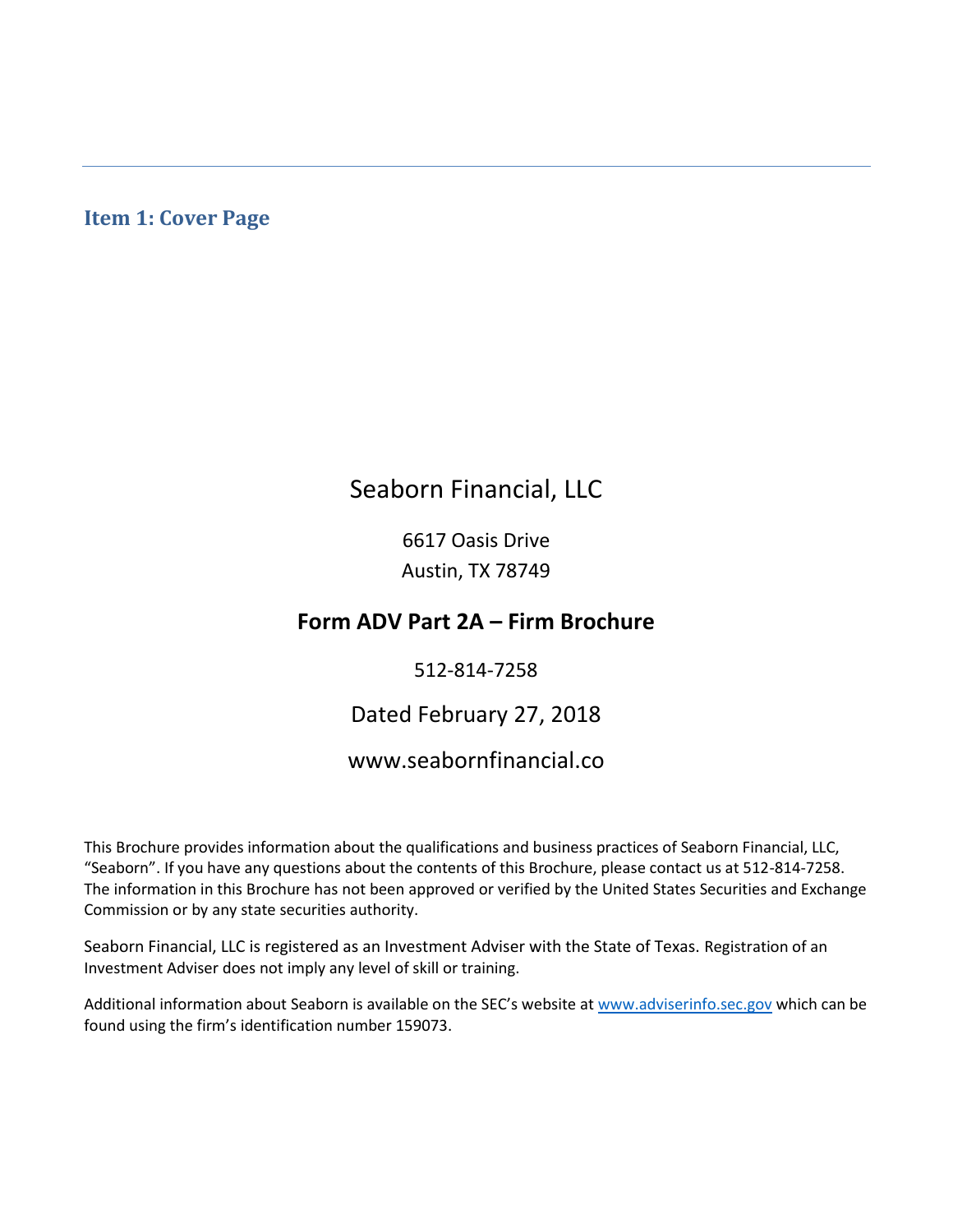# **Item 2: Material Changes**

Description of XYIS outside manager was added.

# **Item 3: Table of Contents**

# **Contents**

| Item 1: Cover Page                                                  | 1              |
|---------------------------------------------------------------------|----------------|
| <b>Item 2: Material Changes</b>                                     | $\overline{2}$ |
| <b>Item 3: Table of Contents</b>                                    | $\overline{2}$ |
| <b>Item 4: Advisory Business</b>                                    | $\overline{4}$ |
| Item 5: Fees and Compensation                                       | 7              |
| Item 6: Performance-Based Fees and Side-By-Side Management          | 10             |
| Item 7: Types of Clients                                            | 10             |
| Item 8: Methods of Analysis, Investment Strategies and Risk of Loss | 10             |
| Item 9: Disciplinary Information                                    | 12             |
| Item 10: Other Financial Industry Activities and Affiliations       | 12             |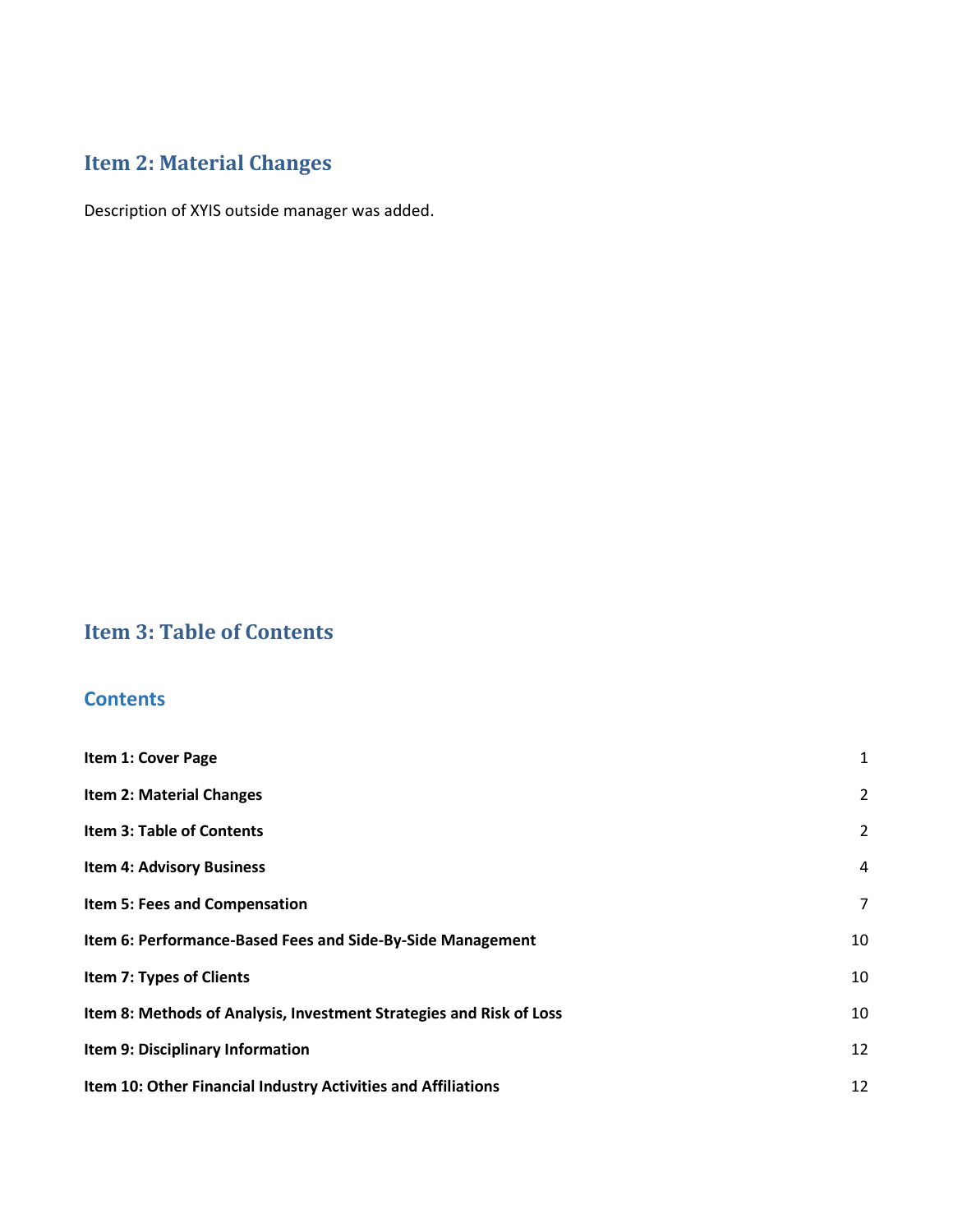| Item 11: Code of Ethics, Participation or Interest in Client Transactions and Personal Trading | 13 |
|------------------------------------------------------------------------------------------------|----|
| Item 12: Brokerage Practices                                                                   | 14 |
| <b>Item 13: Review of Accounts</b>                                                             | 17 |
| Item 14: Client Referrals and Other Compensation                                               | 17 |
| Item 15: Custody                                                                               | 18 |
| <b>Item 16: Investment Discretion</b>                                                          | 18 |
| <b>Item 17: Voting Client Securities</b>                                                       | 19 |
| Item 18: Financial Information                                                                 | 19 |
| Item 19: Requirements for State-Registered Advisers                                            | 20 |
| Form ADV Part 2B - Brochure Supplement                                                         | 21 |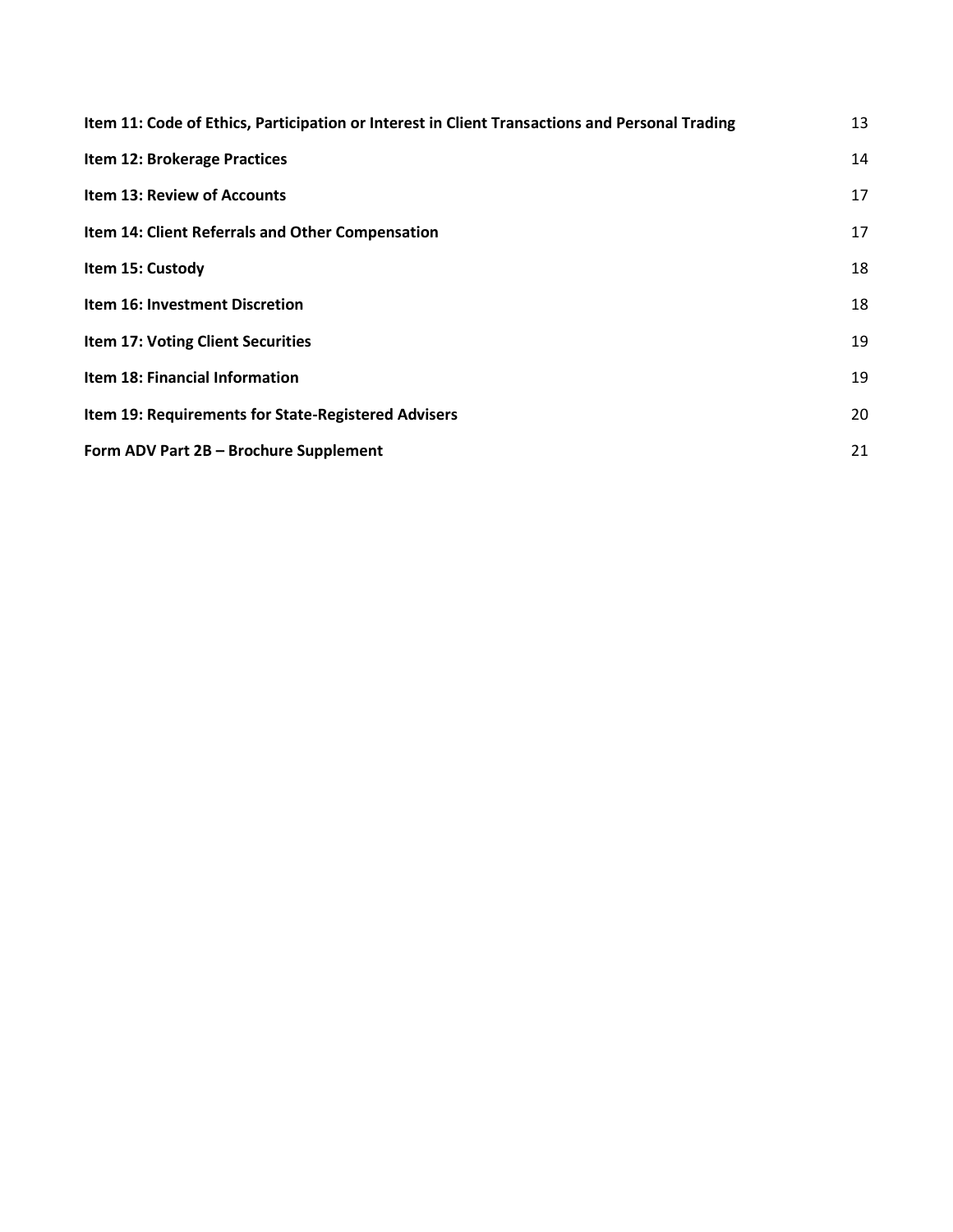# **Item 4: Advisory Business Description of Advisory Firm**

Seaborn Financial, LLC is registered as an Investment Adviser with the State of Texas. We were founded in January 2011. Britton Gregory is the principal owner of Seaborn. As of January 2018 we report \$3MM discretionary Assets Under Management

# **Types of Advisory Services**

#### **Investment Management Services**

We are in the business of managing individually tailored investment portfolios. Our firm provides continuous advice to a client regarding the investment of client funds based on the individual needs of the client. Through personal discussions in which goals and objectives based on a client's particular circumstances are established, we develop a client's personal investment policy or an investment plan with an asset allocation target and create and manage a portfolio based on that policy and allocation targets. We may also review and discuss a client's prior investment history, as well as family composition and background.

Account supervision is guided by the stated objectives of the client (e.g., maximum capital appreciation, growth, income, or growth and income), as well as tax considerations. Clients may impose reasonable restrictions on investing in certain securities, types of securities, or industry sectors. Fees pertaining to this service are outlined in Item 5 of this brochure.

#### **Investment Advisory Services**

We also offer investment advisory services through use of third-party money managers ("Outside Managers" and "Sub-Advisers) for portfolio management services. We assist clients in selecting an appropriate allocation model, completing the Outside Manager's investor profile questionnaire, interacting with the Outside Manager and reviewing the Outside Manager. Our review process and analysis of outside managers is further discussed in Item 8 of this Form ADV Part 2A. Additionally, we will meet with the client on a periodic basis to discuss changes in their personal or financial situation, suitability, and any new or revised restrictions to be applied to the account. Fees pertaining to this service are outlined in Item 5 of this brochure.

#### XY Investment Solutions ("XYIS")

XY Investment Solutions ("XYIS") builds investment models through a technology solution, and supports financial planners with investment strategies based on research, experience, and sound rationale. XYIS primarily allocates client assets among various mutual funds, exchange-traded funds ("ETFs"). XYIS may also allocate client assets in individual debt and equity securities, options and independent investment managers. XYIS's services are based on long-term investment strategies incorporating the principles of Modern Portfolio Theory. XYIS manages client investments in model portfolios on a discretionary basis.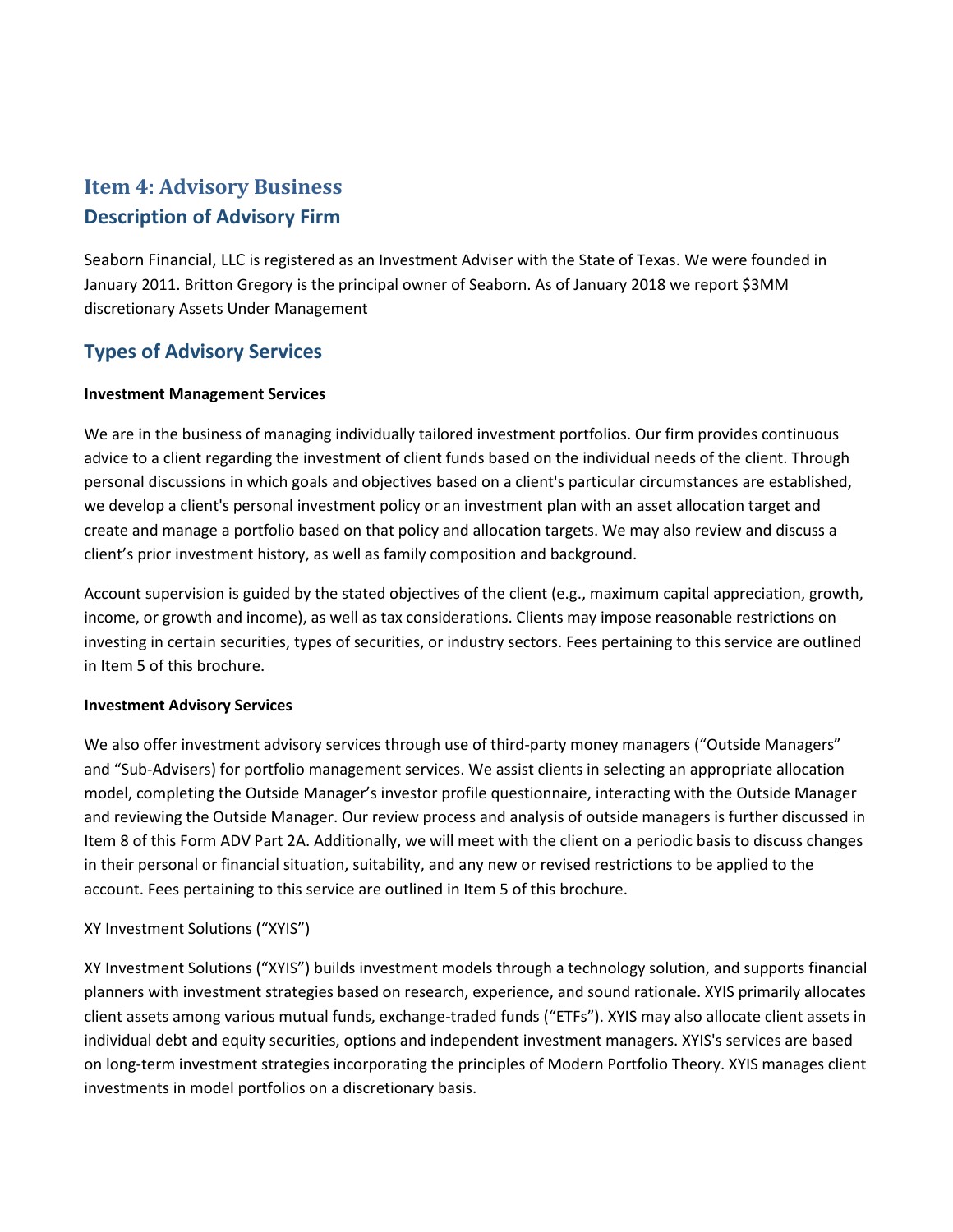#### **Financial Planning**

We provide financial planning services on topics such as retirement planning, risk management, college savings, cash flow, debt management, work benefits, and estate and incapacity planning.

Financial planning is a comprehensive evaluation of a client's current and future financial state by using currently known variables to predict future cash flows, asset values and withdrawal plans. The key defining aspect of financial planning is that through the financial planning process, all questions, information and analysis will be considered as they affect and are affected by the entire financial and life situation of the client. Clients purchasing this service will receive a written or an electronic report, providing the client with a detailed financial plan designed to achieve his or her stated financial goals and objectives.

In general, the financial plan will address any or all of the following areas of concern. The client and advisor will work together to select the specific areas to cover. These areas may include, but are not limited to, the following (in alphabetical order):

- **Cash Flow and Debt Management**: We may conduct a review of your income and expenses to determine your current surplus or deficit along with advice on prioritizing how any surplus should be used or how to reduce expenses if they exceed your income. Advice may also be provided on which debts to pay off first based on factors such as the interest rate of the debt and any income tax ramifications. We may also recommend what we believe to be an appropriate cash reserve that should be considered for emergencies and other financial goals, along with a review of accounts (such as money market funds) for such reserves, plus strategies to save desired amounts.
- **College Savings**: Includes projecting the amount that will be needed to achieve college or other postsecondary education funding goals, along with advice on ways for you to save the desired amount. Recommendations as to savings strategies are included, and, if needed, we will review your financial picture as it relates to eligibility for financial aid or the best way to contribute to grandchildren (if appropriate).
- **Employee Benefits Optimization**: We will provide review and analysis as to whether you, as an employee, are taking the maximum advantage possible of your employee benefits. If you are a business owner, we will consider and/or recommend the various benefit programs that can be structured to meet both business and personal retirement goals.
- **Financial Goals**: We will help clients identify financial goals and develop a plan to reach them. We will identify what you plan to accomplish, what resources you will need to make it happen, how much time you will need to reach the goal, and how much you should budget for your goal.
- **Insurance**: Review of existing policies to ensure proper coverage for life, health, disability, long-term care, liability, home and automobile.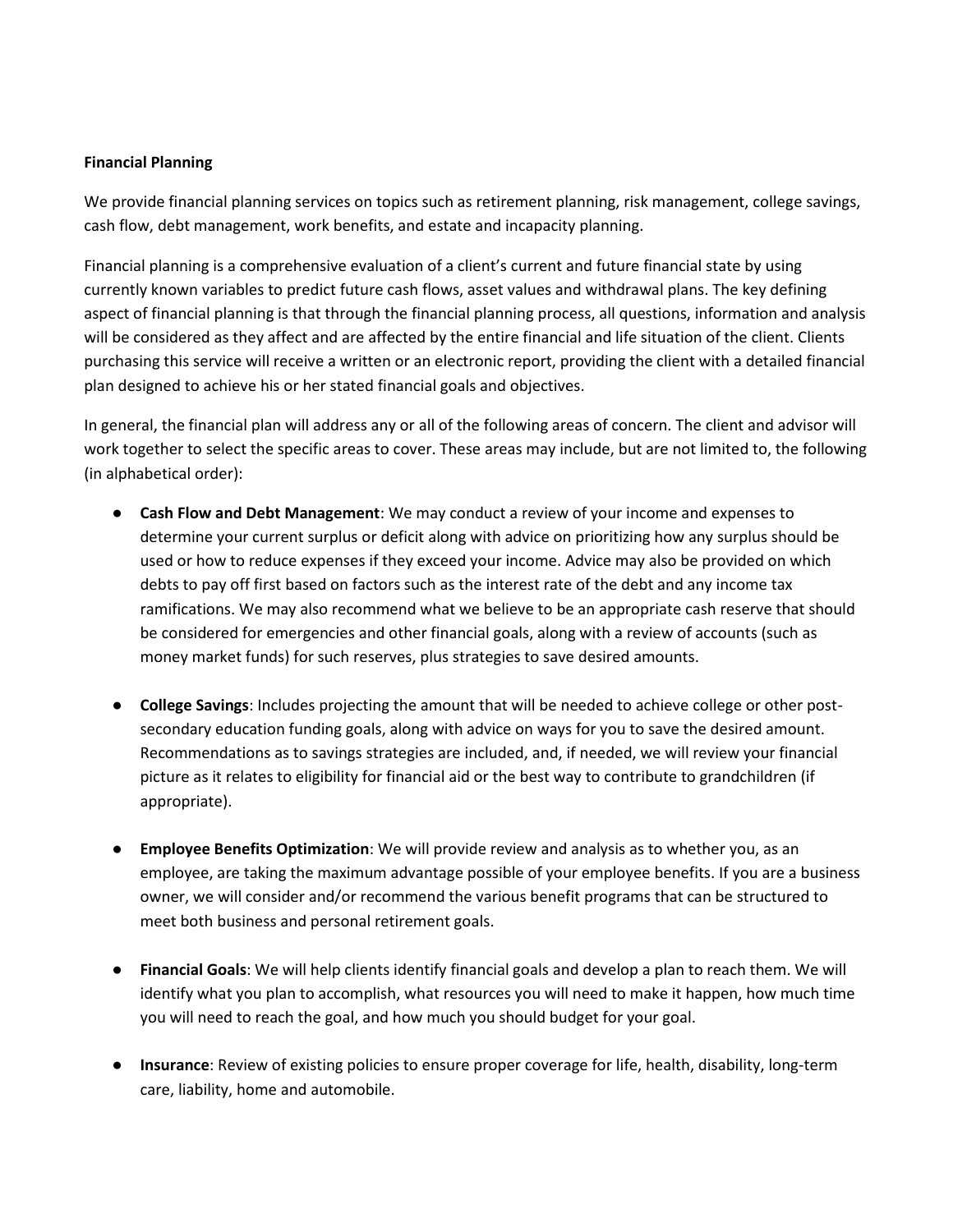- **Investment Analysis**: This may involve developing an asset allocation strategy to meet clients' financial goals and risk tolerance, providing information on investment vehicles and strategies, reviewing employee stock options, as well as assisting you in establishing your own investment account at a selected broker/dealer or custodian. The strategies and types of investments we may recommend are further discussed in Item 8 of this brochure.
- **Retirement Planning**: Our retirement planning services typically include projections of your likelihood of achieving your financial goals, typically focusing on financial independence as the primary objective. For situations where projections show less than the desired results, we may make recommendations, including those that may impact the original projections by adjusting certain variables (e.g., working longer, saving more, spending less, taking more risk with investments).

If you are near retirement or already retired, advice may be given on appropriate distribution strategies to minimize the likelihood of running out of money or having to adversely alter spending during your retirement years.

- **Risk Management:** A risk management review includes an analysis of your exposure to major risks that could have a significant adverse impact on your financial picture, such as premature death, disability, property and casualty losses, or the need for long‐term care planning. Advice may be provided on ways to minimize such risks and about weighing the costs of purchasing insurance versus the benefits of doing so and, likewise, the potential cost of not purchasing insurance ("self‐insuring").
- **Tax Planning Strategies:** Advice may include ways to minimize current and future income taxes as a part of your overall financial planning picture. For example, we may make recommendations on which type of account(s) or specific investments should be owned based in part on their "tax efficiency," with consideration that there is always a possibility of future changes to federal, state or local tax laws and rates that may impact your situation.

We recommend that you consult with a qualified tax professional before initiating any tax planning strategy, and we may provide you with contact information for accountants or attorneys who specialize in this area if you wish to hire someone for such purposes. We will participate in meetings or phone calls between you and your tax professional with your approval.

#### **Comprehensive Financial Planning**

This service involves working one-on-one with a planner over an extended period of time. By paying a monthly/quarterly retainer, clients get continuous access to a planner who will work with them to design their plan. The planner will monitor the plan, recommend any changes and ensure the plan is up to date.

Upon desiring a comprehensive plan, a client will be taken through establishing their goals and values around money. They may be required to provide information to help complete the following areas of analysis: net worth, cash flow, insurance, credit scores/reports, employee benefit, retirement planning, insurance,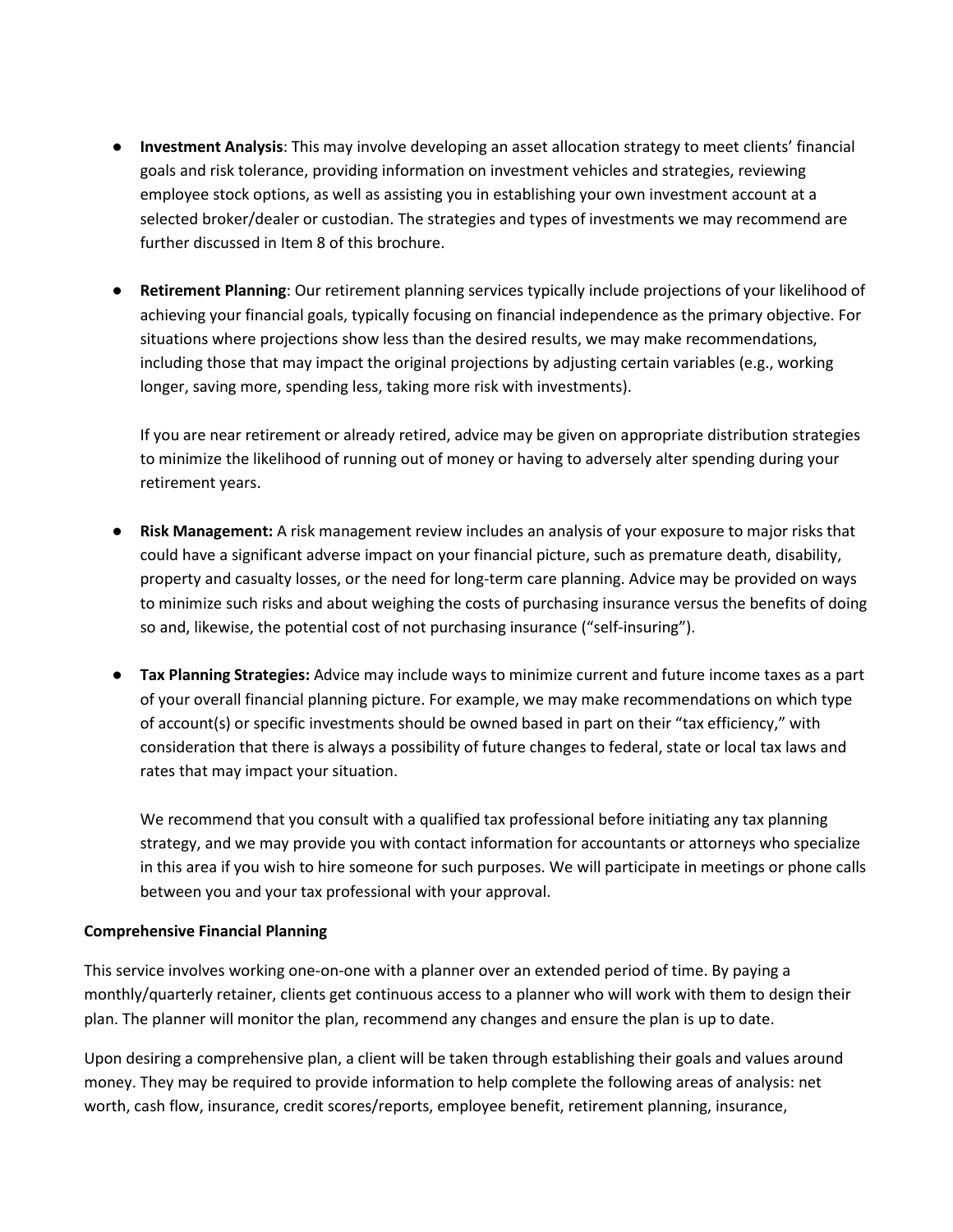investments, college planning and estate planning. Once the client's information is reviewed, their plan will be built and analyzed, and then the findings, analysis and potential changes to their current situation will be reviewed with the client. Clients subscribing to this service will receive a written or an electronic report, providing the client with a detailed financial plan designed to achieve his or her stated financial goals and objectives. If a follow up meeting is required, we will meet at the client's convenience. The plan and the client's financial situation and goals will be monitored throughout the year and follow-up phone calls and emails will be made to the client to confirm that any agreed upon action steps have been carried out. On an annual basis there will be a full review of this plan to ensure its accuracy and ongoing appropriateness, in addition to other reviews. Any needed updates will be implemented at that time.

#### **Educational Seminars and Speaking Engagements**

We may provide seminars on an "as announced" basis for groups seeking general advice on personal finance. The content of these seminars will vary depending upon the needs of the attendees. These seminars are purely educational in nature and do not involve the sale of any investment products. Information presented will not be based on any individual's person's need, nor does Seaborn provide individualized investment advice to attendees during these seminars.

#### **Client Tailored Services and Client Imposed Restrictions**

We offer the same suite of services to all of our clients. However, specific client financial plans and their implementation are dependent upon the client Investment Policy Statement which outlines each client's current situation (income, tax levels, and risk tolerance levels) and is used to construct a client specific plan to aid in the selection of a portfolio that matches restrictions, needs, and targets.

#### **Wrap Fee Programs**

We do not participate in wrap fee programs.

# **Item 5: Fees and Compensation**

Please note, unless a client has received the firm's disclosure brochure at least 48 hours prior to signing the investment advisory contract, the investment advisory contract may be terminated by the client within five (5) business days of signing the contract without incurring any advisory fees. How we are paid depends on the type of advisory service we are performing. Please review the fee and compensation information below.

#### **Investment Management Services**

Our standard advisory fee is based on the market value of the assets under management and is calculated as follows:

| <b>Account Value</b> | Annual Advisory Fee            |
|----------------------|--------------------------------|
| $$0 - $1,000,000$    | 0.6% of the amount below \$1MM |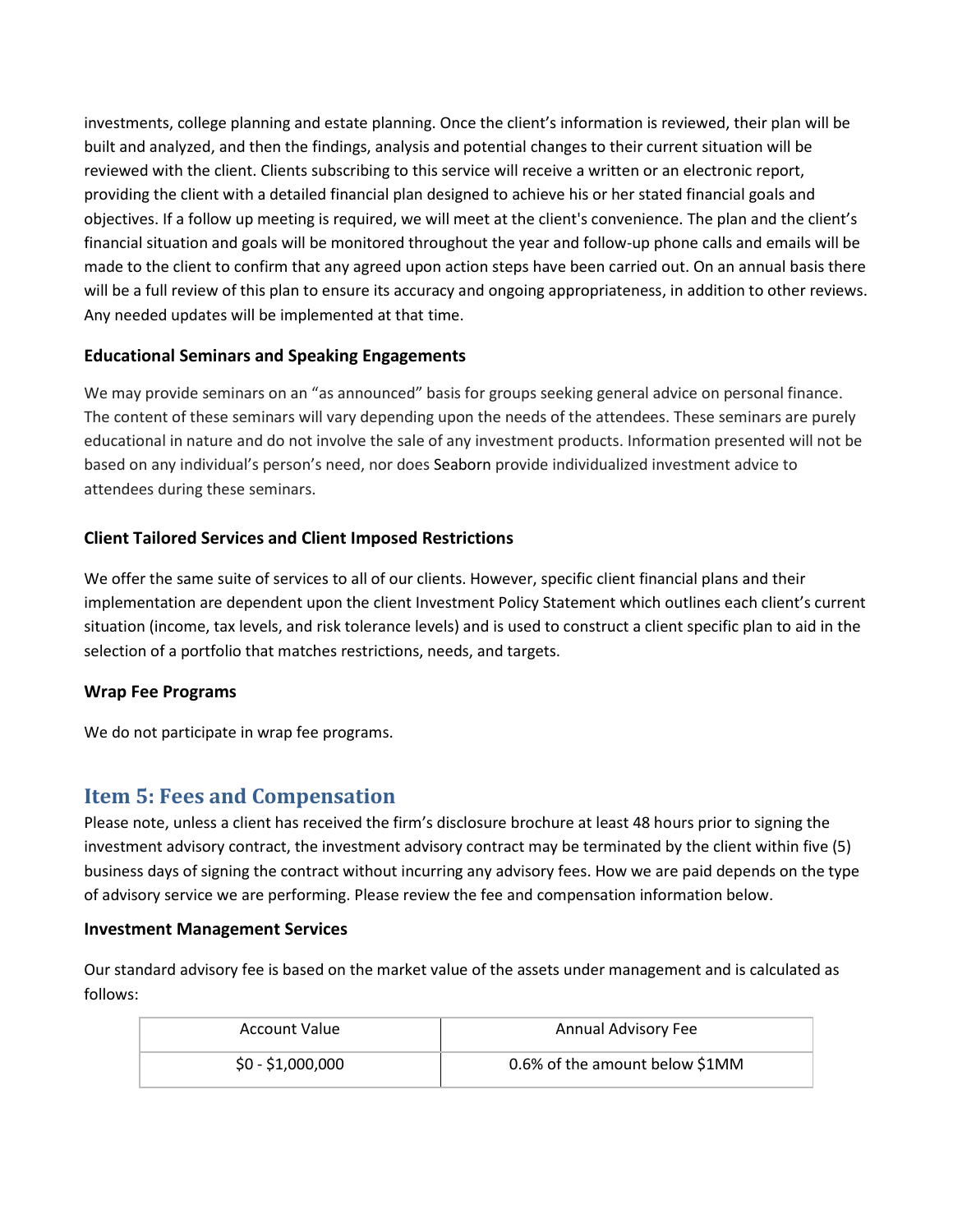| \$1,000,000 and above | 0.4% of amount above \$1MM |
|-----------------------|----------------------------|
|                       |                            |

All clients engaging in Investment Management Services must also engage in Comprehensive Financial Planning.

The annual fees are negotiable and are pro-rated and paid in arrears on a quarterly basis. The advisory fee is a blended fee and is calculated by assessing the percentage rates using the predefined levels of assets as shown in the above chart and applying the fee to the account value as of the last day of the previous quarter, resulting in a combined weighted fee. For example, an account valued at \$2,000,000 would pay an effective fee of 0.5% with the annual fee of \$10,000 (a quarterly fee of \$2,500).

Investment management fees are directly debited from client accounts. Accounts initiated or terminated during a calendar quarter will be charged a pro-rated fee based on the amount of time remaining in the billing period. An account may be terminated with written notice at least 15 calendar days in advance. Since fees are paid in arrears, no rebate will be needed upon termination of the account.

Note that Seaborn will debit the client's advisory fee for both Seaborn's fee, and the Outside Manager's (Sub-Adviser's) fee, and will remit the Outside Manager's portion of the fee to the Outside Manager. Please note, the above fee schedule does include the Outside Manager's fee. No increase in the annual fee shall be effective without agreement from the client by signing a new agreement or amendment to their current advisory agreement.

#### **Comprehensive Financial Planning**

For clients engaging in Investment Management Services with Seaborn, all fees for Comprehensive Financial Planning are waived.

Otherwise, Comprehensive Financial Planning consists of an upfront charge of \$2400 and an ongoing fee that is paid monthly, in advance, at the rate of \$185 per month. This fee begins three months after the initial upfront charge. The fee may be negotiable in certain cases. Fees for this service may be paid by electronic funds transfer. This service may be terminated at any time. Upon termination of any account, the fee will be prorated and any unearned fee will be refunded to the client. If the account is terminated within 30 days of the initial payment, the full payment will be refunded.

The upfront portion of the Comprehensive Financial Planning fee is for client on boarding, data gathering, and creating the initial financial plan. This work will commence immediately after the fee is paid, and will be completed within the first 30 days of the date the fee is paid.

#### **Financial Planning Fixed Fee**

Financial Planning will generally be offered on a fixed fee basis. The fixed fee will be agreed upon before the start of any work. The fixed fee is \$2400, and is negotiable. While the fee is due upfront, it will be fully refunded if the client chooses to terminate their account within 30 days of the initial payment. Fees for this service may be paid by electronic funds transfer. If the client chooses to engage in comprehensive financial planning after having engaged in this service, their fee will be applied towards the initial upfront charge.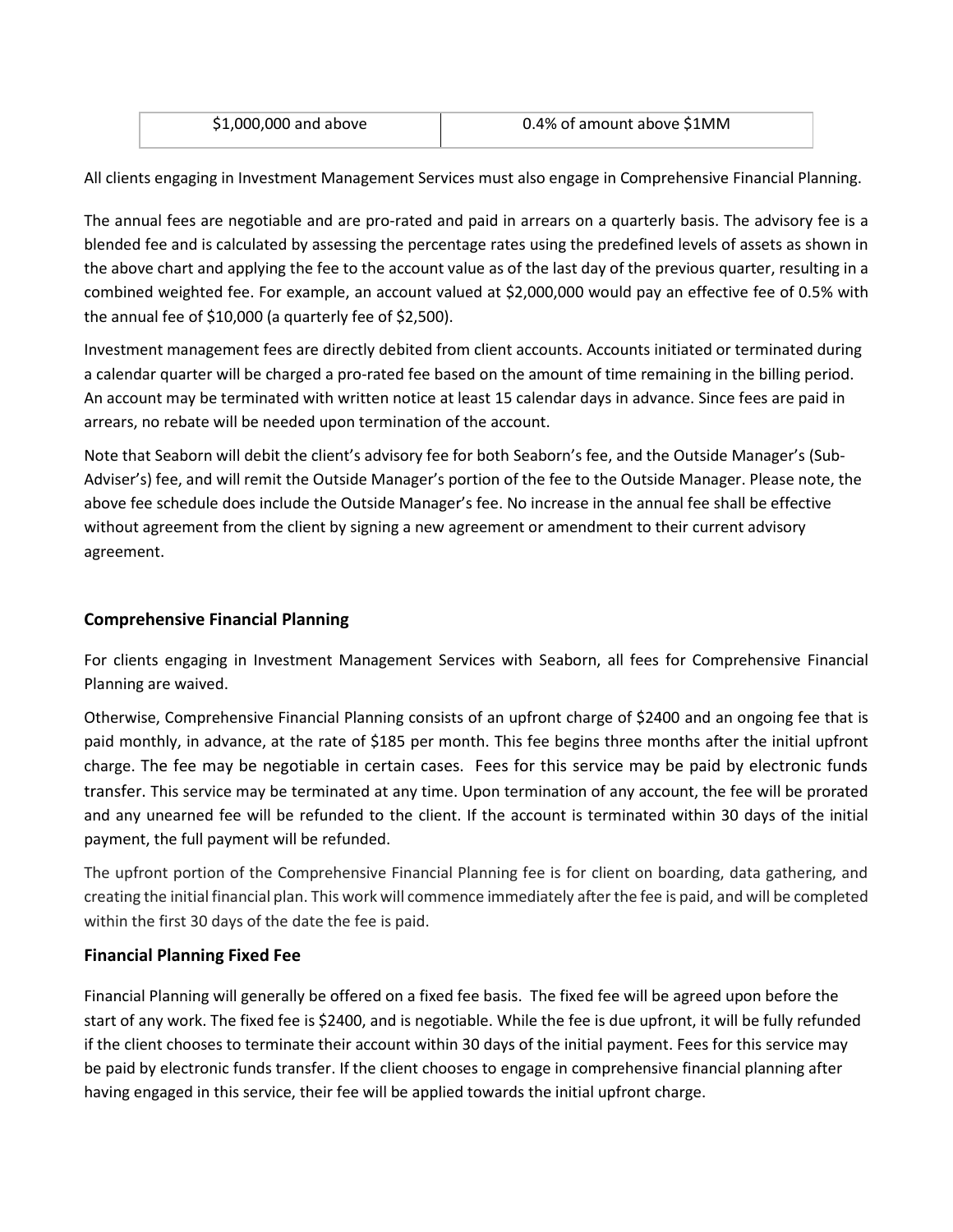#### **Financial Planning Office Hours Fee**

The Financial Planning Office Hours fee is \$450. The fee may be negotiable in certain cases and is due at the completion of the meeting. This includes a 90-minute session and seven days of follow-up via e-mail.

#### **Cash Flow Kickstart Program Fee**

The Cash Flow Kickstart fee is \$425, due upfront. The fee may be negotiable in certain cases. In the event of termination by the client before completion of the program, all fees will be refunded. This includes a one-year subscription to the YNAB budgeting program, and 90 days of virtual coaching.

#### **Financial Planning Hourly Fee**

The Financial Planning Hourly fee is \$175 per hour, billed in 30-minute increments. The fee may be negotiable in certain cases and is due at the completion of the engagement. In the event of early termination by client, any fees for the hours already worked will be due. Fees for this service may be paid by electronic funds transfer.

#### **Educational Seminars**

90-minute seminars are offered to organizations and the public on a variety of financial topics. Fees range from free to \$1,000 per seminar. The fee is due upon completion of the engagement. The fee range is based on the content, amount of research conducted, number of hours of preparation needed, and the number of attendees. In the event of inclement weather or a flight cancellation, the Speaker shall make all reasonable attempts to make alternative travel arrangements to arrive in time for the presentation. If travel proves impossible, or the event is otherwise cancelled, the Speaker's fee is waived, but the Client will still be responsible for reimbursement of any non-refundable travel expenses already incurred.

In the event that the Client decides to cancel or change the date of the event for any reason besides weather or similar unforeseen causes, the Client will still be responsible for reimbursement of any non-refundable travel expenses already incurred. In the event that the Speaker must cancel due to health or similar unforeseen circumstances, the Speaker will make all attempts to find a reasonable alternative engagement date and will absorb any incremental additional costs for obtaining alternative travel arrangements. If an alternative date cannot be obtained, the Client will not be responsible for any travel costs already incurred by the Speaker or any portion of the Speaker's fee.

Educational Seminars may be provided pro-bono at Seaborn's discretion.

#### **Other Types of Fees and Expenses**

Item 12 further describes the factors that we consider in selecting or recommending broker-dealers for client's transactions and determining the reasonableness of their compensation (e.g., commissions).

We do not accept compensation for the sale of securities or other investment products including asset-based sales charges or service fees from the sale of mutual funds.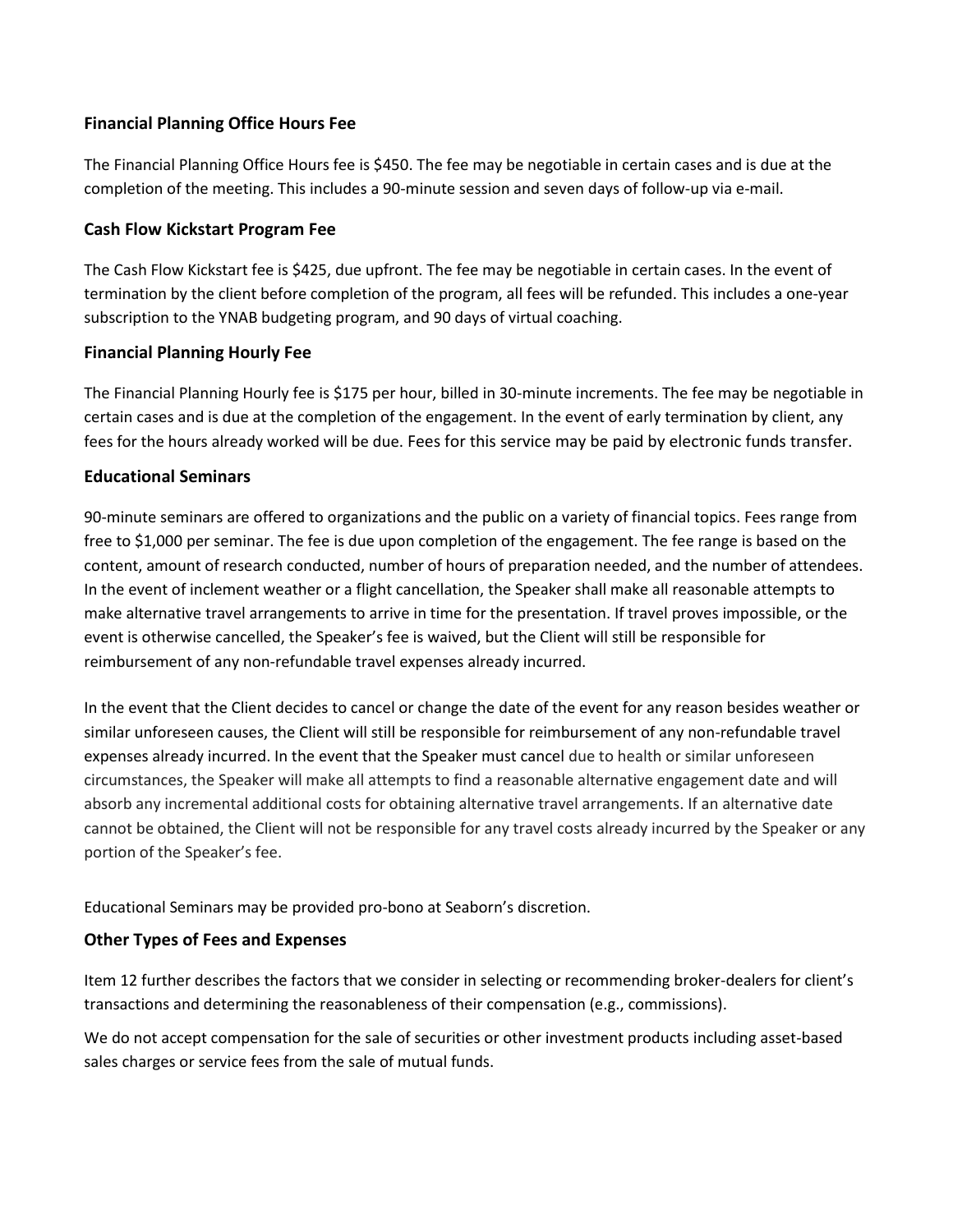# **Item 6: Performance-Based Fees and Side-By-Side Management**

We do not offer performance-based fees.

# **Item 7: Types of Clients**

We provide financial planning and portfolio management services to individuals and high net-worth individuals.

We do not have a minimum account size requirement.

# **Item 8: Methods of Analysis, Investment Strategies and Risk of Loss**

We primarily practice "passive" investment management. "Passive" investing involves building portfolios that are comprised of various distinct asset classes. The asset classes are weighted in a manner to achieve a desired relationship between correlation, risk and return. Funds that passively capture the returns of the desired asset classes are placed in the portfolio. The funds that are used to build passive portfolios are typically index mutual funds or exchange traded funds.

Passive investment management is characterized by low portfolio expenses (i.e. the funds inside the portfolio have low internal costs), minimal trading costs (due to infrequent trading activity), and relative tax efficiency (because the funds inside the portfolio are tax efficient and turnover inside the portfolio is minimal).

In contrast, active management involves a single manager or managers who employ some method, strategy or technique to construct a portfolio that is intended to generate returns that are greater than the broader market or a designated benchmark. Academic research indicates most active managers underperform the market.

Research has consistently shown that, over time, passive investing outperforms active investing in the large majority of cases.

#### **Material Risks Involved**

**All investing strategies we offer involve risk and may result in a loss of your original investment which you should be prepared to bear.** Many of these risks apply equally to stocks, bonds, commodities and any other investment or security. Material risks associated with our investment strategies are listed below.

**Market Risk:** Market risk involves the possibility that an investment's current market value will fall because of a general market decline, reducing the value of the investment regardless of the operational success of the issuer's operations or its financial condition.

**Strategy Risk:** The Adviser's investment strategies and/or investment techniques may not work as intended.

**Small and Medium Cap Company Risk:** Securities of companies with small and medium market capitalizations are often more volatile and less liquid than investments in larger companies. Small and medium cap companies may face a greater risk of business failure, which could increase the volatility of the client's portfolio.

**Turnover Risk:** At times, the strategy may have a portfolio turnover rate that is higher than other strategies. A high portfolio turnover would result in correspondingly greater brokerage commission expenses and may result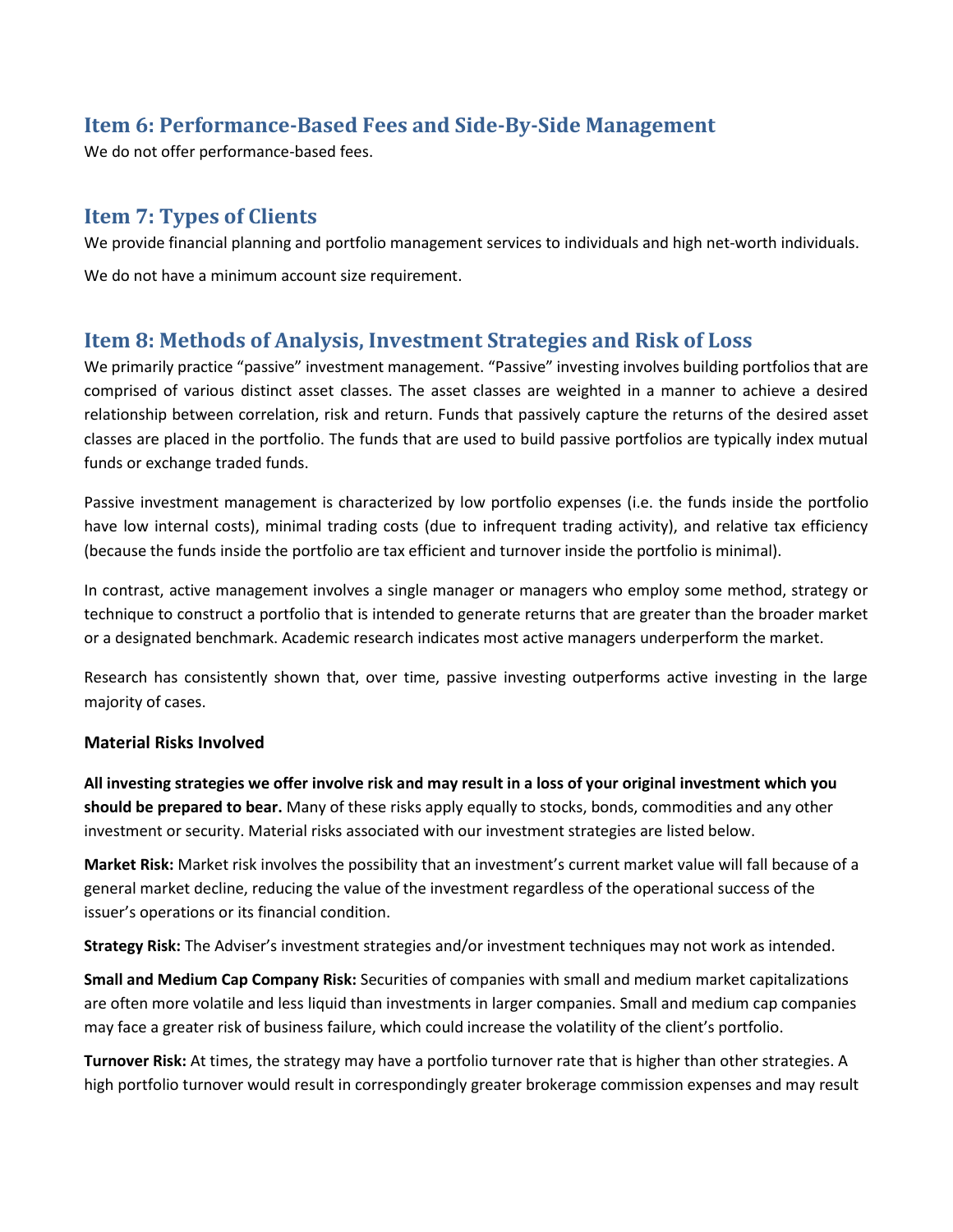in the distribution of additional capital gains for tax purposes. These factors may negatively affect the account's performance.

**Limited markets:** Certain securities may be less liquid (harder to sell or buy) and their prices may at times be more volatile than at other times. Under certain market conditions we may be unable to sell or liquidate investments at prices we consider reasonable or favorable, or find buyers at any price.

**Concentration Risk:** Certain investment strategies focus on particular asset-classes, industries, sectors or types of investment. From time to time these strategies may be subject to greater risks of adverse developments in such areas of focus than a strategy that is more broadly diversified across a wider variety of investments.

**Interest Rate Risk:** Bond (fixed income) prices generally fall when interest rates rise, and the value may fall below par value or the principal investment. The opposite is also generally true: bond prices generally rise when interest rates fall. In general, fixed income securities with longer maturities are more sensitive to these price changes. Most other investments are also sensitive to the level and direction of interest rates.

**Legal or Legislative Risk**: Legislative changes or Court rulings may impact the value of investments, or the securities' claim on the issuer's assets and finances.

**Inflation**: Inflation may erode the buying-power of your investment portfolio, even if the dollar value of your investments remains the same.

#### **Risks Associated with Securities**

Apart from the general risks outlined above which apply to all types of investments, specific securities may have other risks.

**Commercial Paper** is, in most cases, an unsecured promissory note that is issued with a maturity of 270 days or less. Being unsecured the risk to the investor is that the issuer may default.

**Common stocks** may go up and down in price quite dramatically, and in the event of an issuer's bankruptcy or restructuring could lose all value. A slower-growth or recessionary economic environment could have an adverse effect on the price of all stocks.

**Corporate Bonds** are debt securities to borrow money. Generally, issuers pay investors periodic interest and repay the amount borrowed either periodically during the life of the security and/or at maturity. Alternatively, investors can purchase other debt securities, such as zero coupon bonds, which do not pay current interest, but rather are priced at a discount from their face values and their values accrete over time to face value at maturity. The market prices of debt securities fluctuate depending on such factors as interest rates, credit quality, and maturity. In general, market prices of debt securities decline when interest rates rise and increase when interest rates fall. The longer the time to a bond's maturity, the greater its interest rate risk.

**Bank Obligations** including bonds and certificates of deposit may be vulnerable to setbacks or panics in the banking industry. Banks and other financial institutions are greatly affected by interest rates and may be adversely affected by downturns in the U.S. and foreign economies or changes in banking regulations.

**Municipal Bonds** are debt obligations generally issued to obtain funds for various public purposes, including the construction of public facilities. Municipal bonds pay a lower rate of return than most other types of bonds. However, because of a municipal bond's tax-favored status, investors should compare the relative after-tax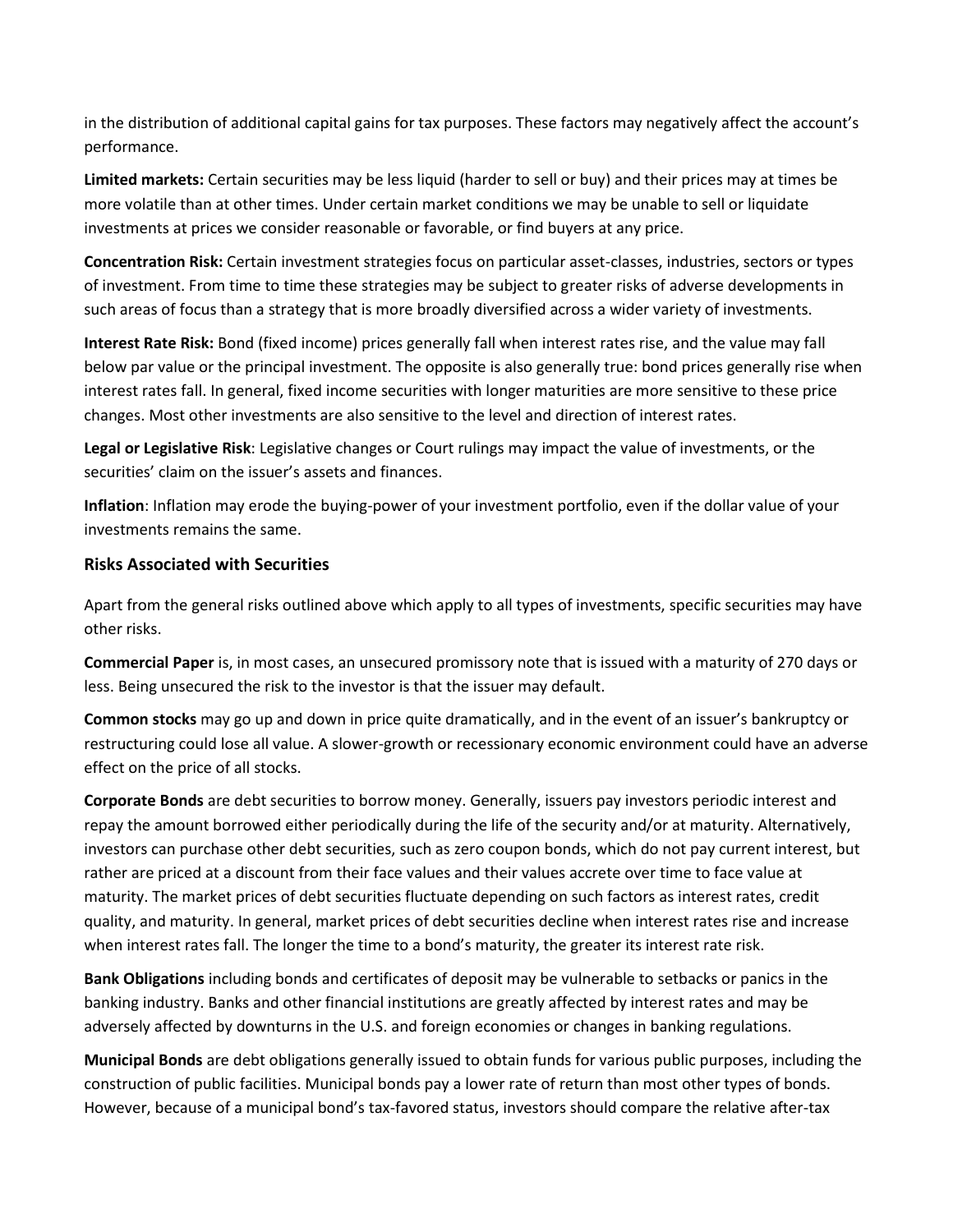return to the after-tax return of other bonds, depending on the investor's tax bracket. Investing in municipal bonds carries the same general risks as investing in bonds in general. Those risks include interest rate risk, reinvestment risk, inflation risk, market risk, call or redemption risk, credit risk, and liquidity and valuation risk.

**Options and other derivatives** carry many unique risks, including time-sensitivity, and can result in the complete loss of principal. While covered call writing does provide a partial hedge to the stock against which the call is written, the hedge is limited to the amount of cash flow received when writing the option. When selling covered calls, there is a risk the underlying position may be called away at a price lower than the current market price.

**Exchange Traded Funds** prices may vary significantly from the Net Asset Value due to market conditions. Certain Exchange Traded Funds may not track underlying benchmarks as expected. ETFs are also subject to the following risks: (i) an ETF's shares may trade at a market price that is above or below their net asset value; (ii) the ETF may employ an investment strategy that utilizes high leverage ratios; or (iii) trading of an ETF's shares may be halted if the listing exchange's officials deem such action appropriate, the shares are de-listed from the exchange, or the activation of market-wide "circuit breakers" (which are tied to large decreases in stock prices) halts stock trading generally. The Adviser has no control over the risks taken by the underlying funds in which client's invest.

**Investment Companies Risk**. When a client invests in open end mutual funds or ETFs, the client indirectly bears its proportionate share of any fees and expenses payable directly by those funds. Therefore, the client will incur higher expenses, many of which may be duplicative. In addition, the client's overall portfolio may be affected by losses of an underlying fund and the level of risk arising from the investment practices of an underlying fund (such as the use of derivatives).

## **Item 9: Disciplinary Information**

#### **Criminal or Civil Actions**

Seaborn and its management have not been involved in any criminal or civil action.

#### **Administrative Enforcement Proceedings**

Seaborn and its management have not been involved in administrative enforcement proceedings.

#### **Self-Regulatory Organization Enforcement Proceedings**

Seaborn and its management have not been involved in legal or disciplinary events that are material to a client's or prospective client's evaluation of Seaborn or the integrity of its management.

## **Item 10: Other Financial Industry Activities and Affiliations**

No Seaborn employee is registered, or have an application pending to register, as a broker-dealer or a registered representative of a broker-dealer.

No Seaborn employee is registered, or have an application pending to register, as a futures commission merchant, commodity pool operator or a commodity trading advisor.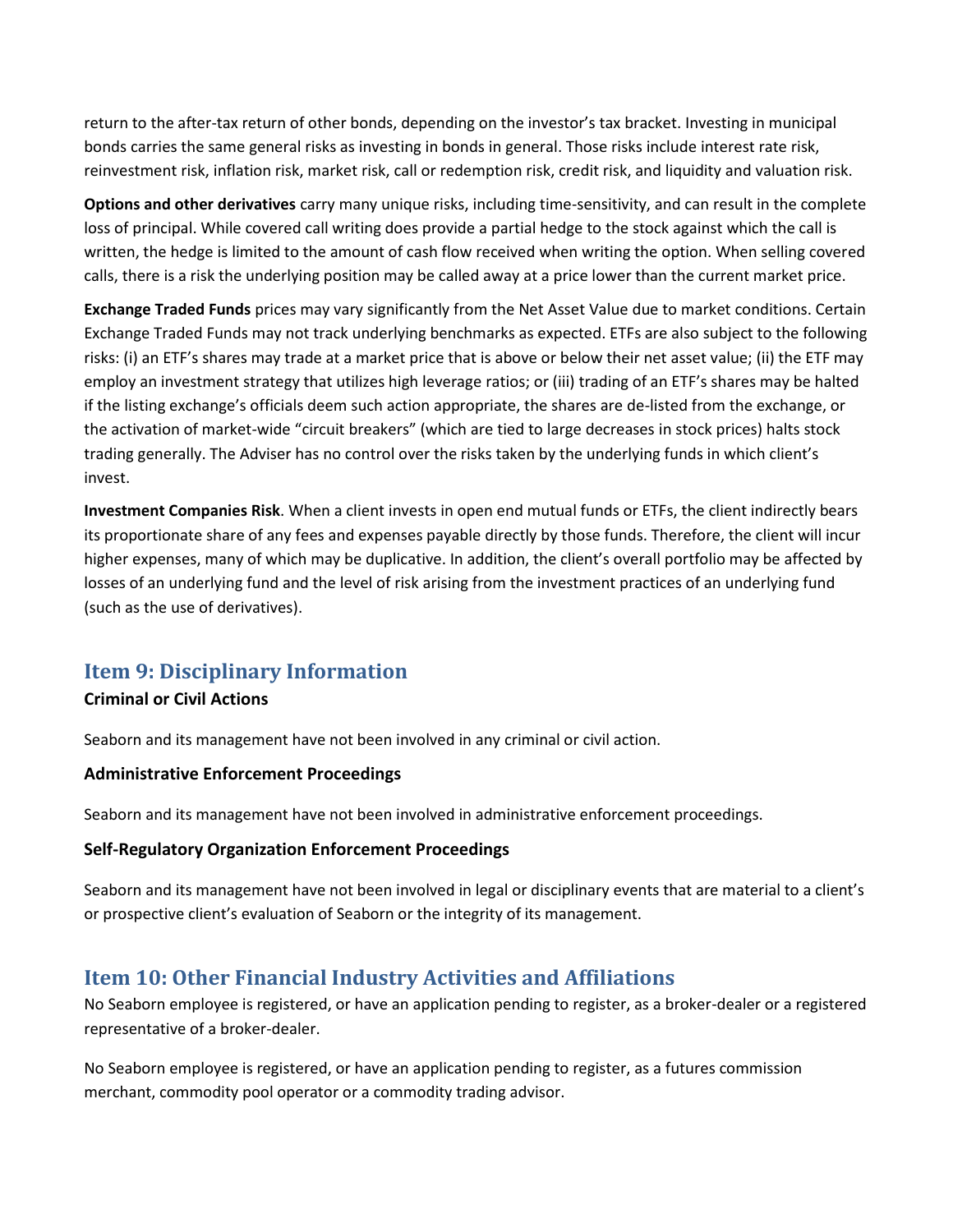Seaborn does not have any related parties. As a result, we do not have a relationship with any related parties.

Seaborn only receives compensation directly from clients. We do not receive compensation from any outside source. We do not have any conflicts of interest with any outside party.

#### **Recommendations or Selections of Other Investment Advisers**

As referenced in Item 4 of this brochure, Seaborn may recommend clients to Outside Managers to manage their accounts. In the event that we recommend an Outside Manager, please note that we do not share in their advisory fee. Our fee is separate and in addition to their compensation (as noted in Item 5) and will be described to you prior to engagement. You are not obligated, contractually or otherwise, to use the services of any Outside Manager we recommend. Additionally, Seaborn will only recommend an Outside Manager who is properly licensed or registered as an investment adviser.

# **Item 11: Code of Ethics, Participation or Interest in Client Transactions and Personal Trading**

As a fiduciary, our firm and its associates have a duty of utmost good faith to act solely in the best interests of each client. Our clients entrust us with their funds and personal information, which in turn places a high standard on our conduct and integrity. Our fiduciary duty is a core aspect of our Code of Ethics and represents the expected basis of all of our dealings. The firm also adheres to the Code of Ethics and Professional Responsibility adopted by the CFP® Board of Standards Inc., and accepts the obligation not only to comply with the mandates and requirements of all applicable laws and regulations but also to take responsibility to act in an ethical and professionally responsible manner in all professional services and activities.

Although Seaborn adheres to the CFP® Board of Standards Inc., Britton Gregory does not hold the CFP® designation.

#### **Code of Ethics Description**

This code does not attempt to identify all possible conflicts of interest, and literal compliance with each of its specific provisions will not shield associated persons from liability for personal trading or other conduct that violates a fiduciary duty to advisory clients. A summary of the Code of Ethics' Principles is outlined below.

- Integrity Associated persons shall offer and provide professional services with integrity.
- Objectivity Associated persons shall be objective in providing professional services to clients.
- Competence Associated persons shall provide services to clients competently and maintain the necessary knowledge and skill to continue to do so in those areas in which they are engaged.
- Fairness Associated persons shall perform professional services in a manner that is fair and reasonable to clients, principals, partners, and employers, and shall disclose conflict(s) of interest in providing such services.
- Confidentiality Associated persons shall not disclose confidential client information without the specific consent of the client unless in response to proper legal process, or as required by law.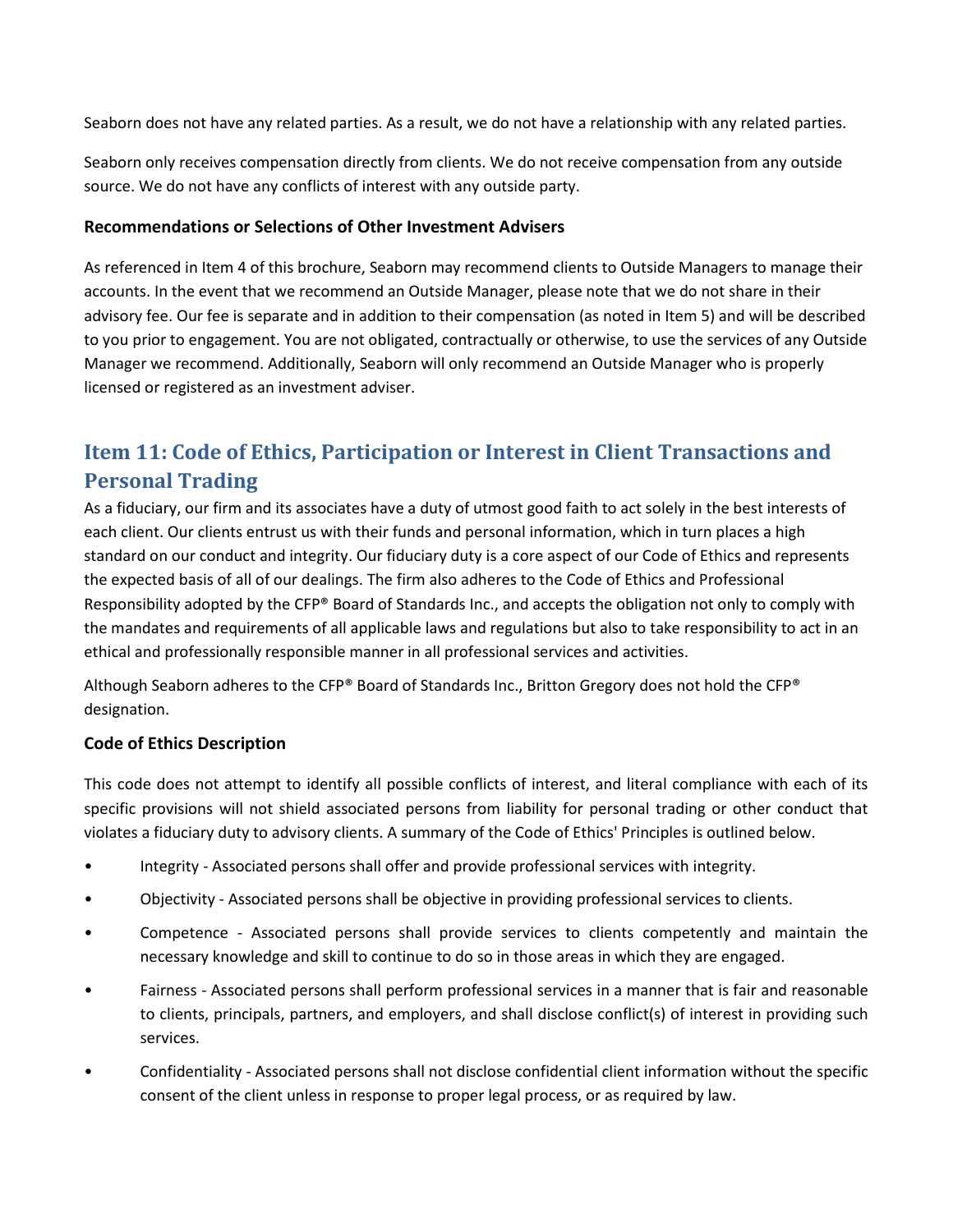- Professionalism Associated persons' conduct in all matter shall reflect credit of the profession.
- Diligence Associated persons shall act diligently in providing professional services.

We periodically review and amend our Code of Ethics to ensure that it remains current, and we require all firm access persons to attest to their understanding of and adherence to the Code of Ethics at least annually. Our firm will provide of copy of its Code of Ethics to any client or prospective client upon request.

#### **Investment Recommendations Involving a Material Financial Interest and Conflicts of Interest**

Neither our firm, its associates or any related person is authorized to recommend to a client, or effect a transaction for a client, involving any security in which our firm or a related person has a material financial interest, such as in the capacity as an underwriter, adviser to the issuer, etc.

#### **Advisory Firm Purchase of Same Securities Recommended to Clients and Conflicts of Interest**

Our firm and its "related persons" may buy or sell securities similar to, or different from, those we recommend to clients for their accounts. In an effort to reduce or eliminate certain conflicts of interest involving the firm or personal trading, our policy may require that we restrict or prohibit associates' transactions in specific reportable securities transactions. Any exceptions or trading pre-clearance must be approved by the firm principal in advance of the transaction in an account, and we maintain the required personal securities transaction records per regulation.

#### **Trading Securities At/Around the Same Time as Client's Securities**

From time to time, our firm or its "related persons" may buy or sell securities for themselves at or around the same time as clients. We will not trade non-mutual fund securities 5 days prior to the same security for clients.

## **Item 12: Brokerage Practices**

#### **Factors Used to Select Custodians and/or Broker-Dealers**

Seaborn Financial, LLC does not have any affiliation with Broker-Dealers. Specific custodian recommendations are made to client based on their need for such services. We recommend custodians based on the reputation and services provided by the firm.

#### **1. Research and Other Soft-Dollar Benefits**

We currently receive soft dollar benefits by nature of our relationship with MTG, LLC dba Betterment Securities ("Betterment Securities").

#### **2. Brokerage for Client Referrals**

We receive no referrals from a broker-dealer or third party in exchange for using that broker-dealer or third party.

#### **3. Clients Directing Which Broker/Dealer/Custodian to Use**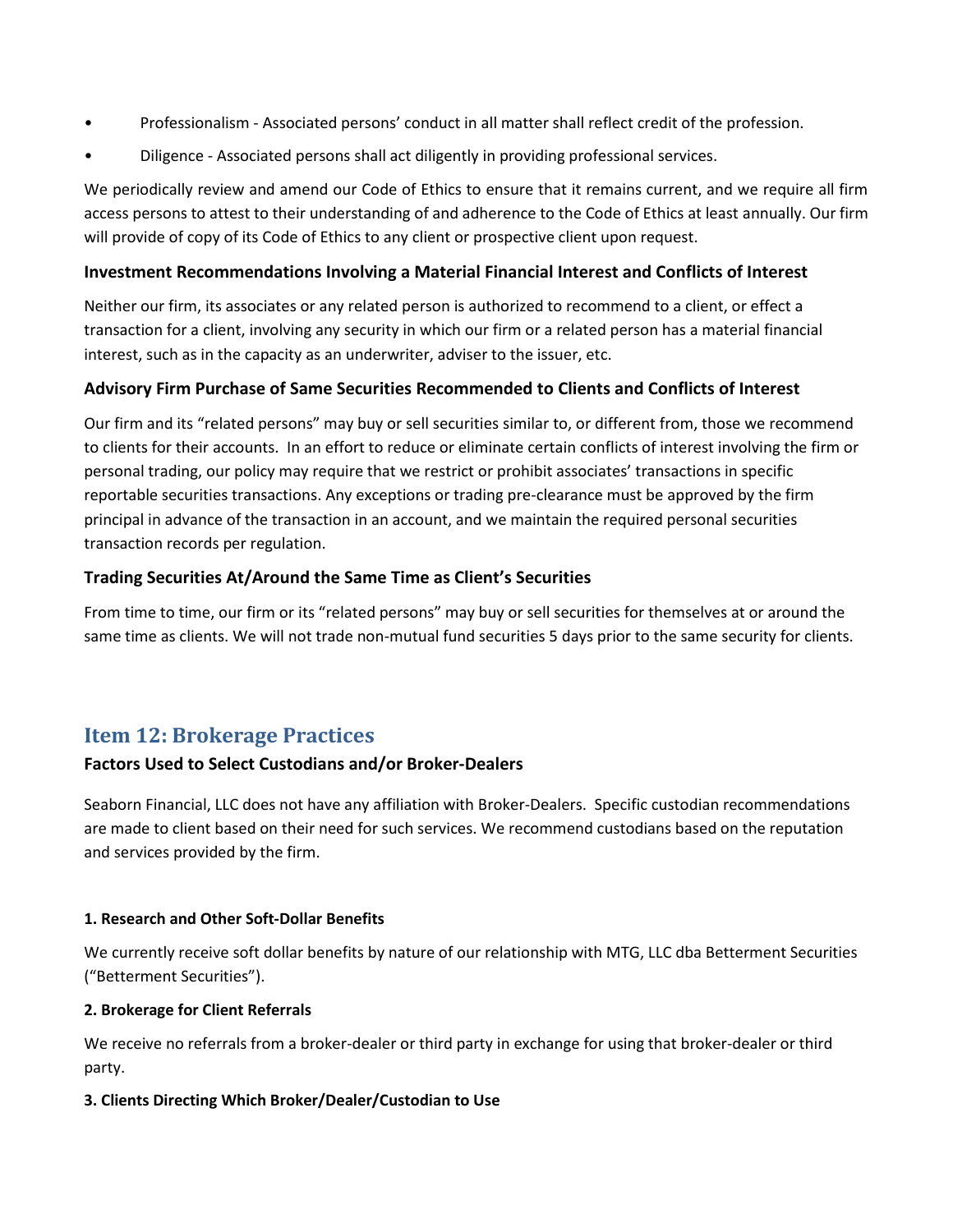We do recommend a specific custodian for clients to use, however, clients may custody their assets at a custodian of their choice. Clients may also direct us to use a specific broker-dealer to execute transactions. By allowing clients to choose a specific custodian, we may be unable to achieve most favorable execution of client transaction and this may cost clients money over using a lower-cost custodian.

# **The Custodian and Brokers We Use (Betterment)**

Seaborn does not maintain custody of your assets that we manage, although we may be deemed to have custody of your assets if you give us authority to withdraw advisory fees from your account (see Item 15— Custody, below). Your assets must be maintained in an account at a "qualified custodian," generally a brokerdealer or bank. We may recommend that our clients use MTG, LLC dba Betterment Securities ("Betterment Securities"), a registered broker-dealer, member SIPC, as the qualified custodian. We are independently owned and operated and are not affiliated with Betterment Securities. Betterment Securities will hold your assets in a brokerage account and buy and sell securities when we and/or you instruct them to. While we may recommend that you use Betterment Securities as custodian/broker, you will decide whether to do so and will open your account with Betterment Securities by entering into an account agreement directly with them. We do not open the account for you, although we may assist you in doing so. If you do not wish to place your assets with Betterment Securities, then we cannot manage your account on Betterment Institutional (defined below).

#### Your Brokerage and Custody Costs

For our clients' accounts that Betterment Securities maintains, Betterment Securities generally does not charge you separately for custody services, but is compensated as part of the Betterment Institutional (defined below) platform fee, which is a percentage of the dollar amount of assets in the account in lieu of commissions. We have determined that having Betterment Securities execute trades is consistent with our duty to seek "best execution" of your trades. Best execution means the most favorable terms for a transaction based on all relevant factors, including those listed above (see "Factors Used to Select Custodians and/or Broker-Dealers").

#### Services Available to Us via Betterment Institutional

Betterment Securities serves as broker dealer to Betterment Institutional, an investment and advice platform serving independent investment advisory firms like us ("Betterment Institutional"). Betterment Institutional also makes available various support services which may not be available to Betterment's retail customers. Some of those services help us manage or administer our clients' accounts, while others help us manage and grow our business. Betterment Institutional's support services are generally available on an unsolicited basis (we don't have to request them) and at no charge to us. Following is a more detailed description of Betterment Institutional's support services:

SERVICES THAT BENEFIT YOU. Betterment Institutional includes access to a range of investment products, execution of securities transactions, and custody of client assets through Betterment Securities. Betterment Securities' services described in this paragraph generally benefit you and your account.

SERVICES THAT MAY NOT DIRECTLY BENEFIT YOU. Betterment Institutional also makes available to us other products and services that benefit us, but may not directly benefit you or your account. These products and services assist us in managing and administering our clients' accounts, such as software and technology that may: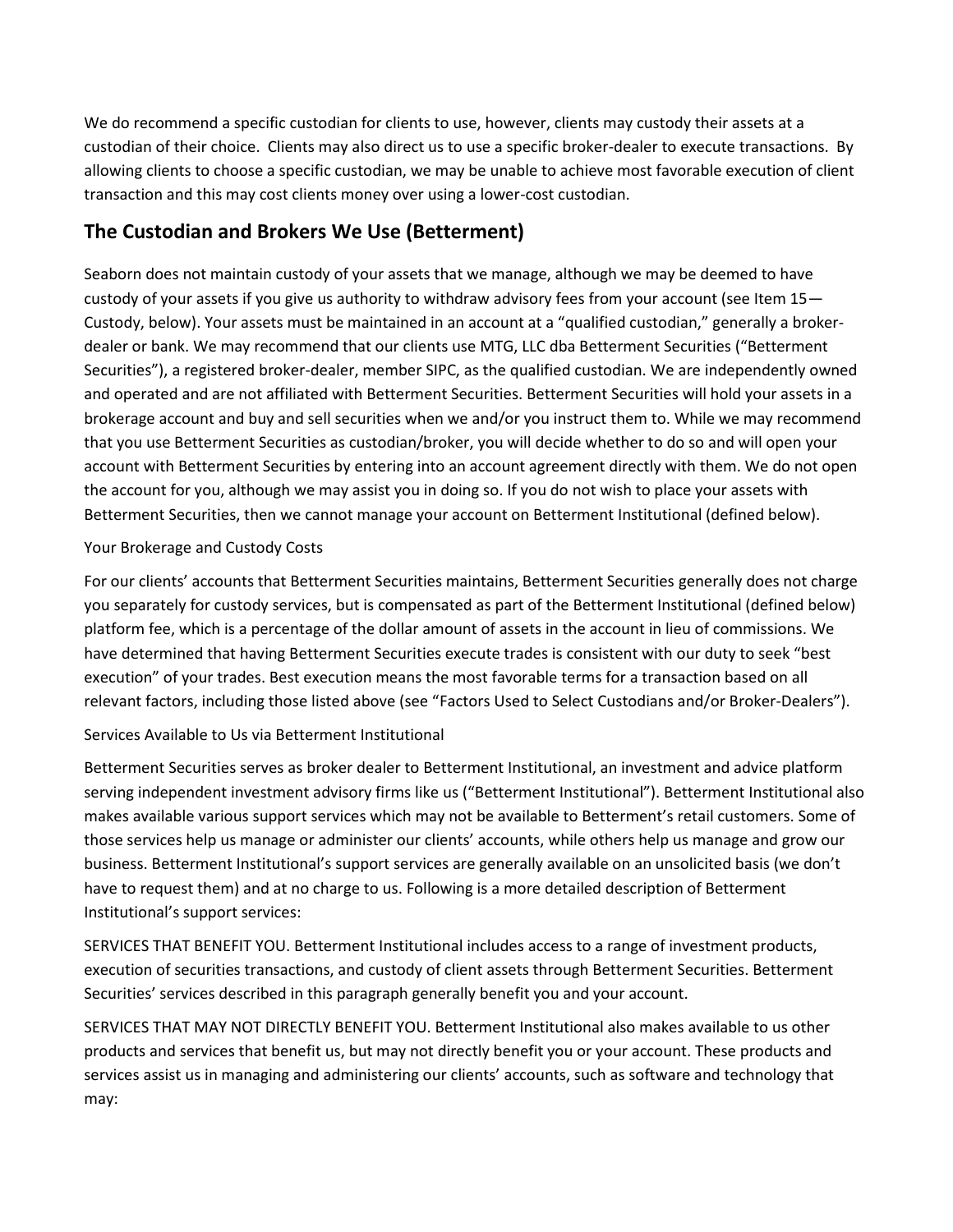Assist with back-office functions, recordkeeping, and client reporting of our clients' accounts.

Provide access to client account data (such as duplicate trade confirmations and account statements).

Provide pricing and other market data.

Assist with back-office functions, recordkeeping, and client reporting.

SERVICES THAT GENERALLY BENEFIT ONLY US. By using Betterment Institutional, we will be offered other services intended to help us manage and further develop our business enterprise. These services include:

Educational conferences and events.

Consulting on technology, compliance, legal, and business needs.

Publications and conferences on practice management and business succession.

Our Interest in Betterment Securities' Services

The availability of these services from Betterment Institutional benefits us because we do not have to produce or purchase them. In addition, we don't have to pay for Betterment Securities' services. These services may be contingent upon us committing a certain amount of business to Betterment Securities in assets in custody. We may have an incentive to recommend that you maintain your account with Betterment Securities, based on our interest in receiving Betterment Institutional and Betterment Securities' services that benefit our business rather than based on your interest in receiving the best value in custody services and the most favorable execution of your transactions. This is a potential conflict of interest. We believe, however, that our selection of Betterment Securities as custodian and broker is in the best interests of our clients. Our selection is primarily supported by the scope, quality, and price of Betterment Securities' services and not Betterment Institutional and Betterment Securities' services that benefit only us.

# **The Custodian and Brokers We Use (TD Ameritrade)**

Advisor participates in the TD Ameritrade Institutional program. TD Ameritrade Institutional is a division of TD Ameritrade, Inc. ("TD Ameritrade"), member FINRA/SIPC. TD Ameritrade is an independent [and unaffiliated] SEC-registered broker-dealer. TD Ameritrade offers to independent investment Advisors services which include custody of securities, trade execution, clearance and settlement of transactions. Advisor receives some benefits from TD Ameritrade through its participation in the program. (Please see the disclosure under Item 14 below.)

## **Aggregating (Block) Trading for Multiple Client Accounts**

Outside Managers used by Seaborn may block client trades at their discretion. Their specific practices are further discussed in their ADV Part 2A, Item 12.

Generally, we combine multiple orders for shares of the same securities purchased for advisory accounts we manage (this practice is commonly referred to as "block trading"). We will then distribute a portion of the shares to participating accounts in a fair and equitable manner. The distribution of the shares purchased is typically proportionate to the size of the account, but it is not based on account performance or the amount or structure of management fees. Subject to our discretion, regarding particular circumstances and market conditions, when we combine orders, each participating account pays an average price per share for all transactions and pays a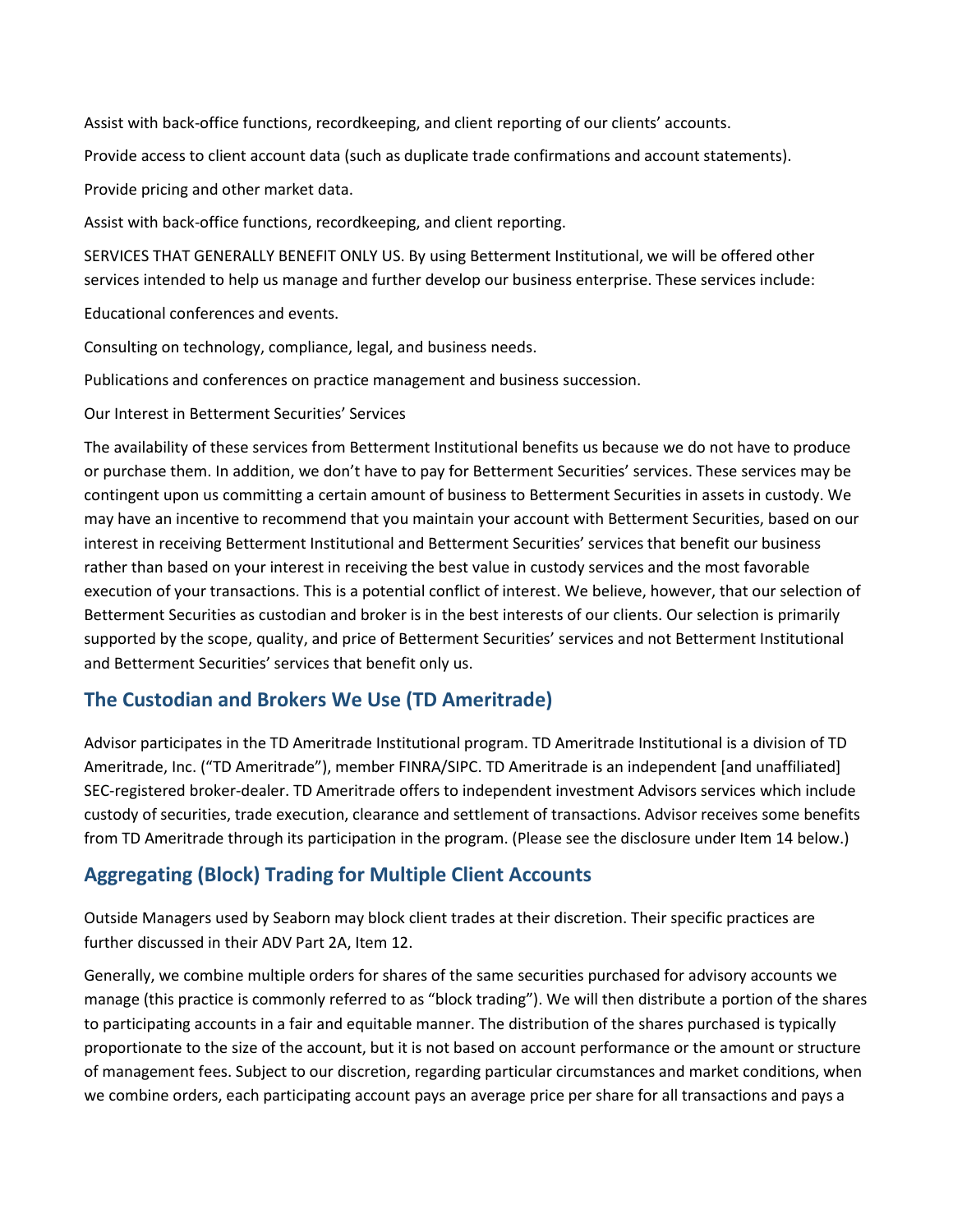proportionate share of all transaction costs. Accounts owned by our firm or persons associated with our firm may participate in block trading with your accounts; however, they will not be given preferential treatment.

### **Item 13: Review of Accounts**

Client accounts with the Investment Management Service will be reviewed regularly on a quarterly basis by Britton Gregory, Owner/Advisor and CCO. The account is reviewed with regards to the client's investment policies and risk tolerance levels. Events that may trigger a special review would be unusual performance, addition or deletions of client imposed restrictions, excessive draw-down, volatility in performance, or buy and sell decisions from the firm or per client's needs.

Clients will receive trade confirmations from the broker(s) for each transaction in their accounts as well as monthly or quarterly statements and annual tax reporting statements from their custodian showing all activity in the accounts, such as receipt of dividends and interest.

Seaborn will provide written reports to Investment Management clients on a quarterly basis. We urge clients to compare these reports against the account statements they receive from their custodian.

# **Item 14: Client Referrals and Other Compensation**

We receive a non-economic benefit from Betterment Institutional and Betterment Securities in the form of the support products and services it makes available to us and other independent investment advisors whose clients maintain their accounts at Betterment Securities. These products and services, how they benefit us, and the related conflicts of interest are described above (see Item 12—Brokerage Practices). The availability to us of Betterment Institutional and Betterment Securities' products and services is not based on us giving particular investment advice, such as buying particular securities for our clients.

Also, as disclosed under Item 12, above, Advisor participates in TD Ameritrade's institutional customer program and Advisor may recommend TD Ameritrade to Clients for custody and brokerage services. There is no direct link between Advisor's participation in the program and the investment advice it gives to its Clients, although Advisor receives economic benefits through its participation in the program that are typically not available to TD Ameritrade retail investors. These benefits include the following products and services (provided without cost or at a discount): receipt of duplicate Client statements and confirmations; research related products and tools; consulting services; access to a trading desk serving Advisor participants; access to block trading (which provides the ability to aggregate securities transactions for execution and then allocate the appropriate shares to Client accounts); the ability to have advisory fees deducted directly from Client accounts; access to an electronic communications network for Client order entry and account information; access to mutual funds with no transaction fees and to certain institutional money managers; and discounts on compliance, marketing, research, technology, and practice management products or services provided to Advisor by third party vendors. TD Ameritrade may also have paid for business consulting and professional services received by Advisor's related persons. Some of the products and services made available by TD Ameritrade through the program may benefit Advisor but may not benefit its Client accounts. These products or services may assist Advisor in managing and administering Client accounts, including accounts not maintained at TD Ameritrade. Other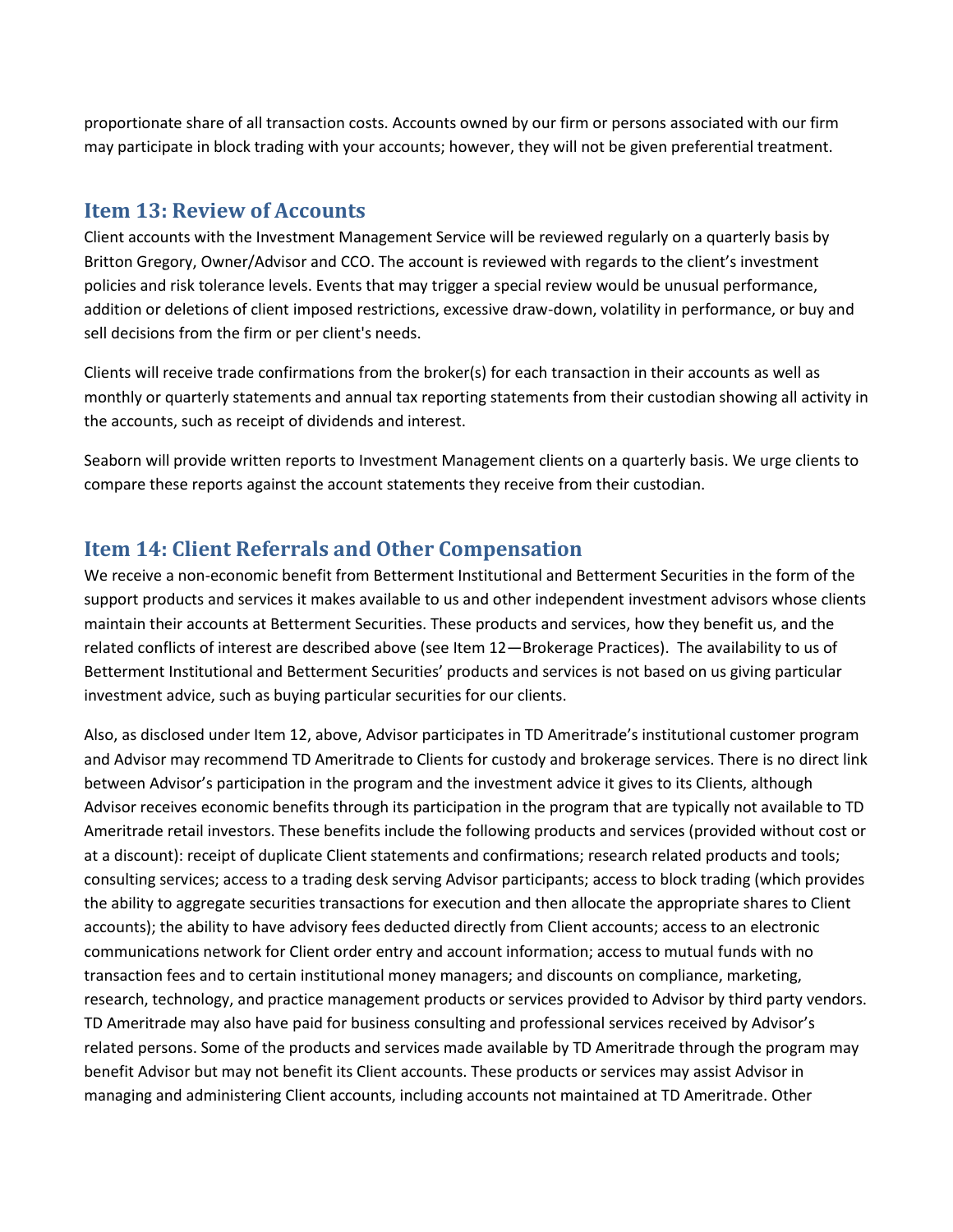services made available by TD Ameritrade are intended to help Advisor manage and further develop its business enterprise. The benefits received by Advisor or its personnel through participation in the program do not depend on the amount of brokerage transactions directed to TD Ameritrade. As part of its fiduciary duties to clients, Advisor endeavors at all times to put the interests of its clients first. Clients should be aware, however, that the receipt of economic benefits by Advisor or its related persons in and of itself creates a potential conflict of interest and may indirectly influence the Advisor's choice of TD Ameritrade for custody and brokerage services.

# **Item 15: Custody**

Seaborn does not accept custody of client funds except in the instance of withdrawing client fees.

For client accounts in which Seaborn directly debits their advisory fee:

- i. Seaborn will send a copy of its invoice to the custodian at the same time that it sends the client a copy.
- ii. The custodian will send at least quarterly statements to the client showing all disbursements for the account, including the amount of the advisory fee.
- iii. The client will provide written authorization to Seaborn, permitting them to be paid directly for their accounts held by the custodian.

Clients should receive at least quarterly statements from the broker dealer, bank or other qualified custodian that holds and maintains client's investment assets. We urge you to carefully review such statements and compare such official custodial records to the account statements or reports that we may provide to you. Our statements or reports may vary from custodial statements based on accounting procedures, reporting dates, or valuation methodologies of certain securities.

# **Item 16: Investment Discretion**

For those client accounts where we provide investment management services, we maintain discretion over client accounts with respect to securities to be bought and sold and the amount of securities to be bought and sold. Investment discretion is explained to clients in detail when an advisory relationship has commenced. At the start of the advisory relationship, the client will execute a Limited Power of Attorney, which will grant our firm discretion over the account. Additionally, the discretionary relationship will be outlined in the advisory contract and signed by the client.

Advisor will have discretion to facilitate the selection of, and changes to, the Betterment Institutional portfolio allocation. Betterment Institutional provides software tools for advisors to facilitate the purchase and sale of securities in the client's accounts, including the amounts of securities to be bought and sold to align with the client's goals and risk tolerance, through a series of 101 incremental model portfolio allocations ranging from 0% to 100% in equities.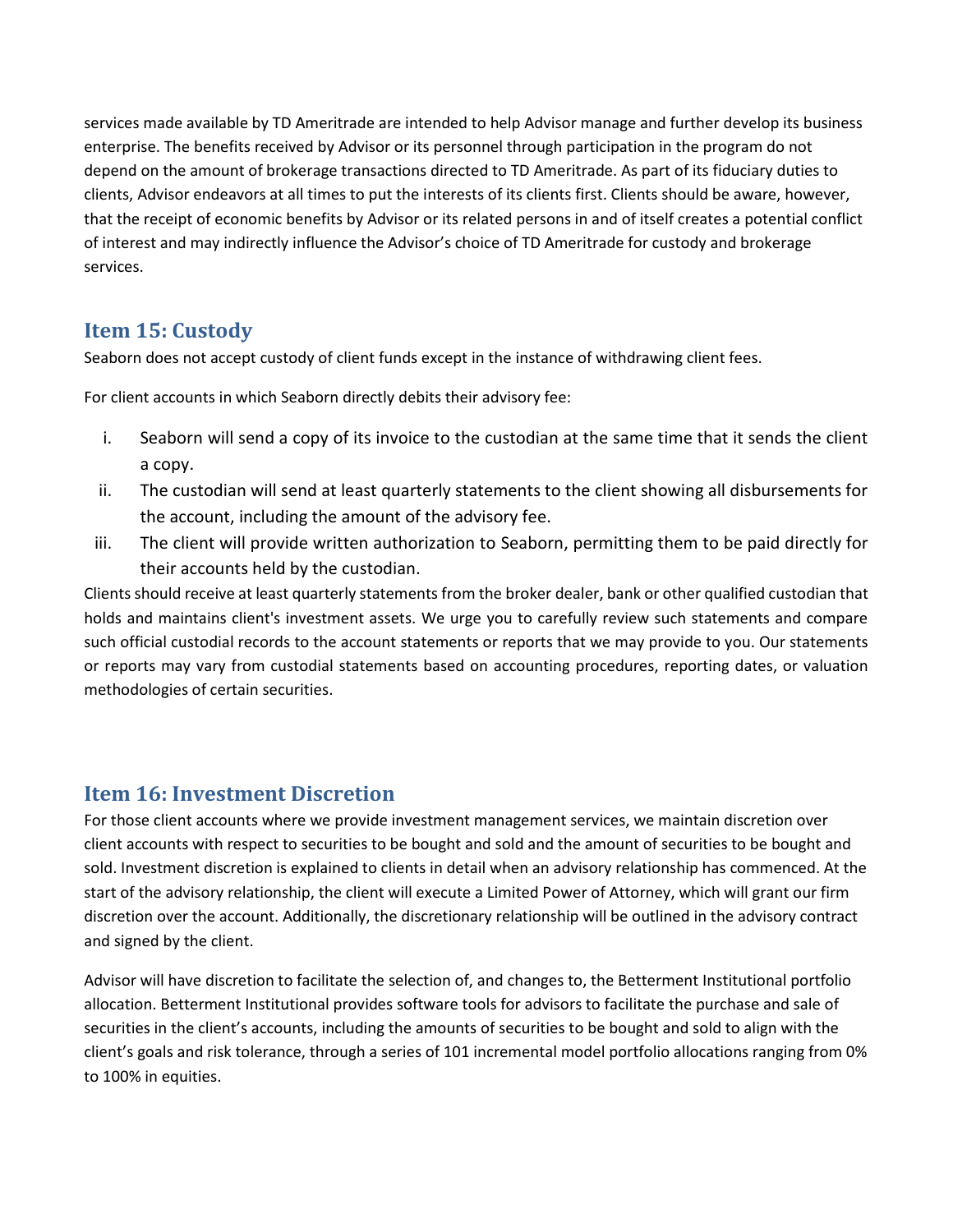# **Item 17: Voting Client Securities**

Seaborn does not vote Client proxies. Therefore, Clients maintain exclusive responsibility for: (1) voting proxies, and (2) acting on corporate actions pertaining to the Client's investment assets. The Client shall instruct the Client's qualified custodian to forward to the Client copies of all proxies and shareholder communications relating to the Client's investment assets. If the client would like our opinion on a particular proxy vote, they may contact us at the number listed on the cover of this brochure.

In most cases, you will receive proxy materials directly from the account custodian. However, in the event we were to receive any written or electronic proxy materials, we would forward them directly to you by mail, unless you have authorized our firm to contact you by electronic mail, in which case, we would forward you any electronic solicitation to vote proxies.

# **Item 18: Financial Information**

Registered Investment Advisers are required in this Item to provide you with certain financial information or disclosures about our financial condition. We have no financial commitment that impairs our ability to meet contractual and fiduciary commitments to clients, and we have not been the subject of a bankruptcy proceeding.

We do not have custody of client funds or securities or require or solicit prepayment of more than \$500 in fees per client six months in advance.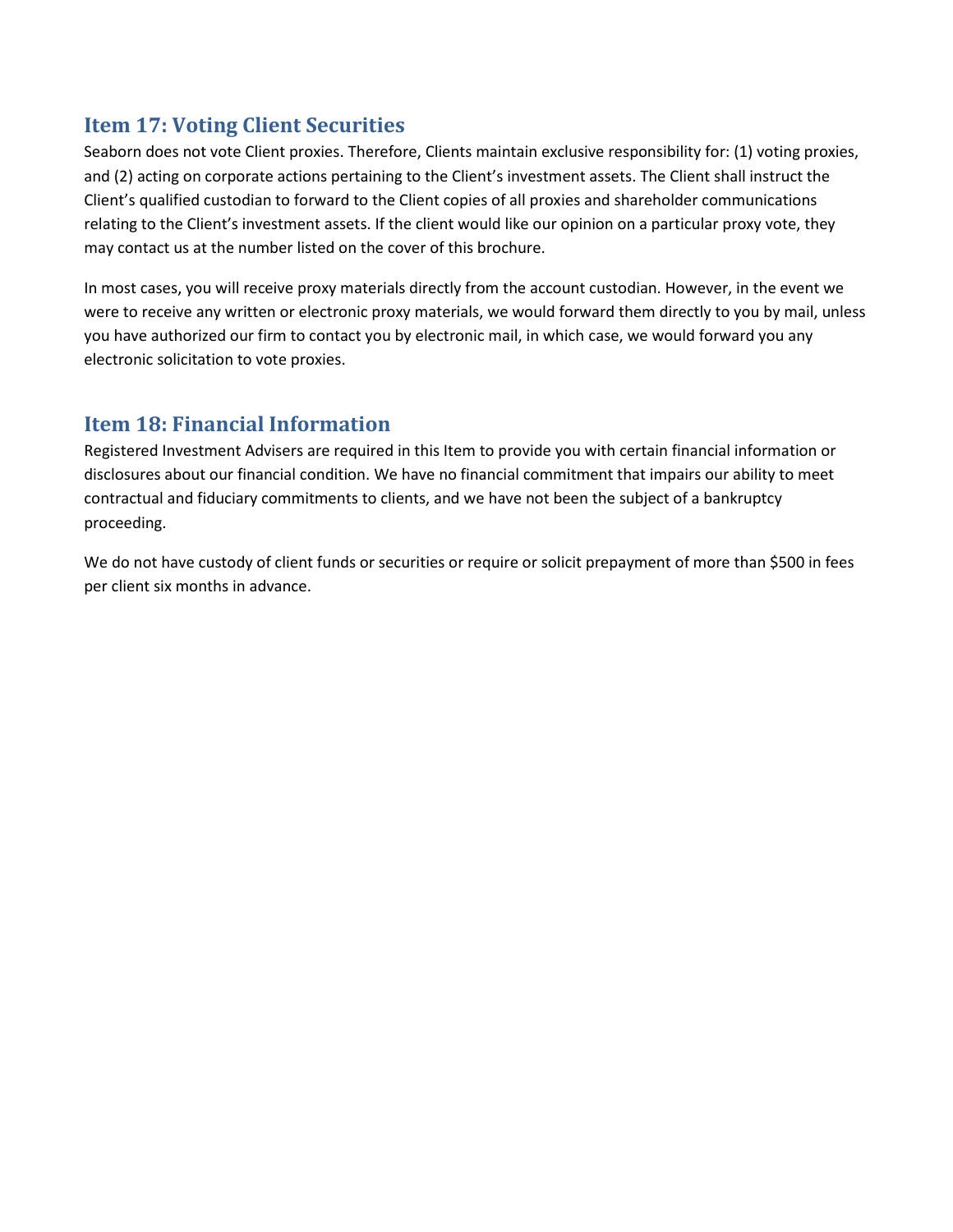# **Item 19: Requirements for State-Registered Advisers Britton Gregory**

Born: 1978

## **Educational Background**

• 1999 – BSECE, Rice University

#### **Business Experience**

• 01/2011 – Present, Seaborn Financial, LLC, Owner/Advisor and CCO

### **Professional Designations, Licensing & Exams**

• Britton is a Registered Investment Advisor principal, and as such has passed the Series 65 exam.

#### **Performance Based Fees**

Seaborn is not compensated by performance-based fees.

## **Material Disciplinary Disclosures**

No management person at Seaborn Financial, LLC has ever been involved in an arbitration claim of any kind or been found liable in a civil, self-regulatory organization, or administrative proceeding.

## **Material Relationships That Management Persons Have With Issuers of Securities**

Seaborn Financial, LLC, nor Britton Gregory, have any relationship or arrangement with issuers of securities.

#### **Additional Compensation**

Britton Gregory does not receive any economic benefit from any person, company, or organization, in exchange for providing clients advisory services through Seaborn.

#### **Supervision**

Britton Gregory, as Owner/Advisor and Chief Compliance Officer of Seaborn, is responsible for supervision. He may be contacted at the phone number on this brochure supplement.

## **Requirements for State Registered Advisers**

Britton Gregory has not been involved in an arbitration, civil proceeding, self-regulatory proceeding, administrative proceeding, or a bankruptcy petition.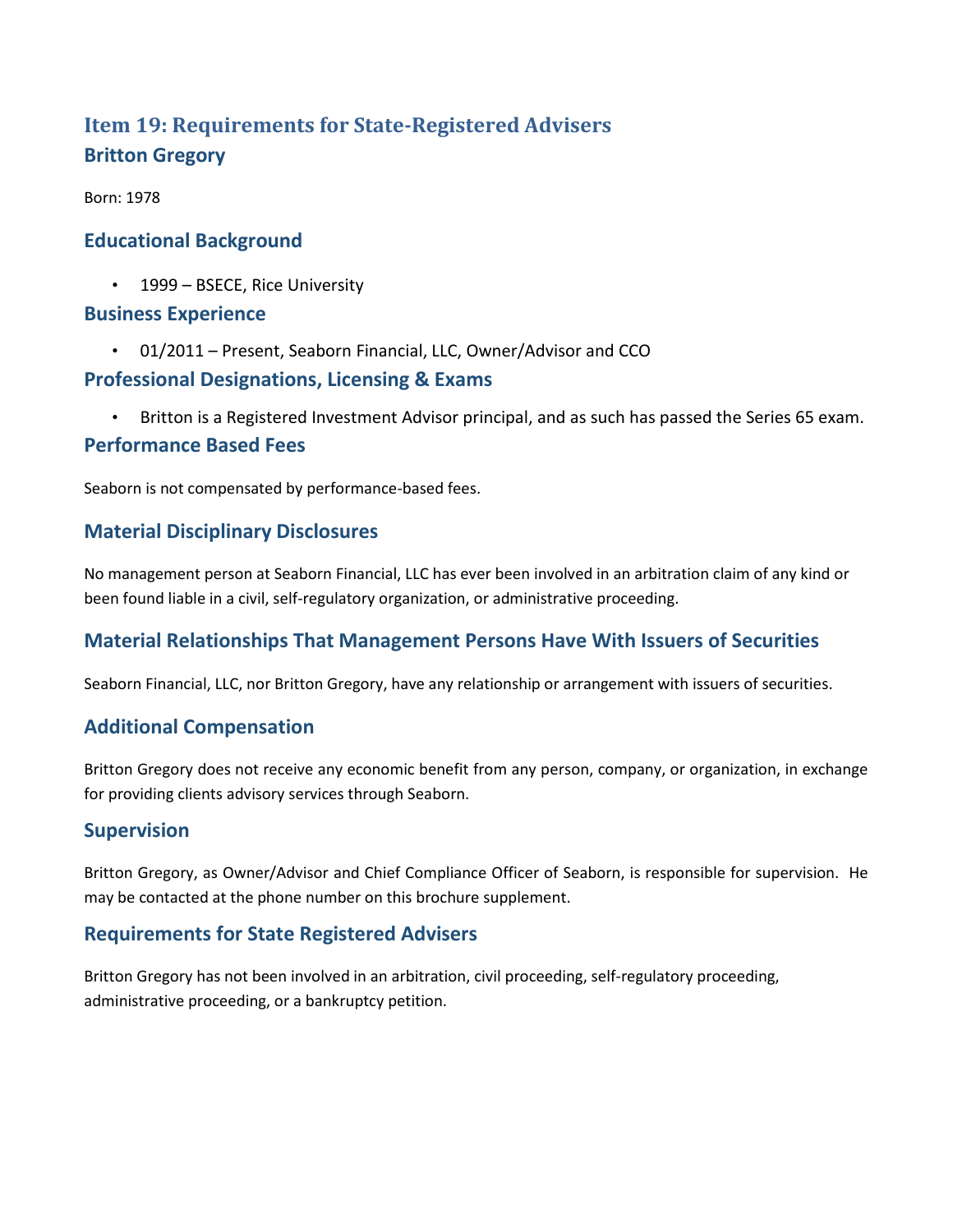Seaborn Financial, LLC

6617 Oasis Drive Austin, TX 78749 512-814-7258

February 27, 2018

# **Form ADV Part 2B – Brochure Supplement**

*For*

# **Britton Gregory, CRD #5989536**

# Owner/Advisor, and Chief Compliance Officer

This brochure supplement provides information about Britton Gregory that supplements the Seaborn Financial, LLC brochure. A copy of that brochure precedes this supplement. Please contact Britton Gregory if the Seaborn Financial, LLC brochure is not included with this supplement or if you have any questions about the contents of this supplement.

Additional information about Britton Gregory is available on the SEC's website at [www.adviserinfo.sec.gov](http://www.adviserinfo.sec.gov/) which can be found using the identification number 5989536.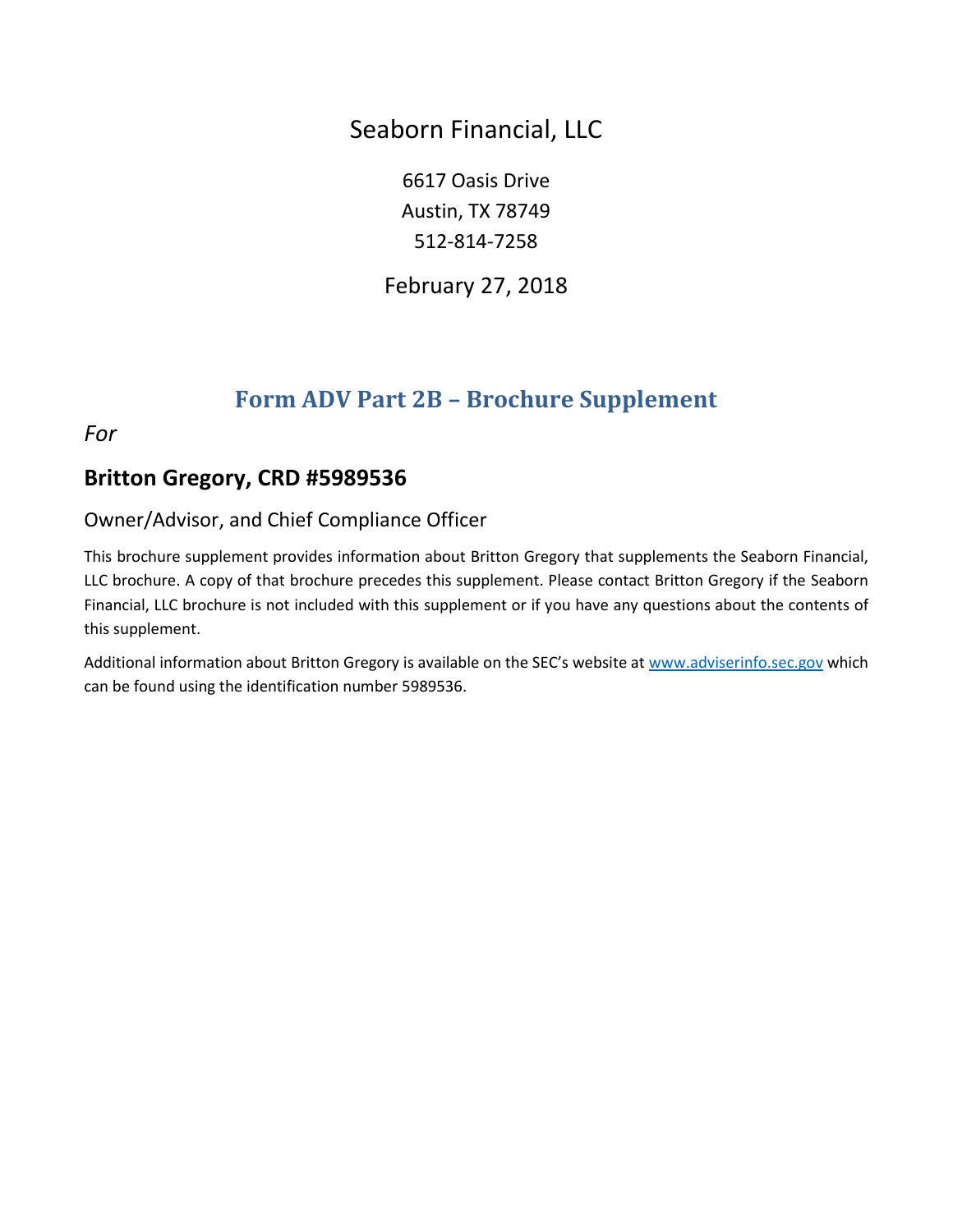# Item 2: Educational Background and Business Experience

# **Britton Gregory**

Born: 1978

## **Educational Background**

1999 – BSECE, Rice University

#### **Business Experience**

• 01/2012 – Present, Seaborn Financial, LLC, Owner/Advisor and CCO

## **Professional Designations, Licensing & Exams**

• Britton is a Registered Investment Advisor principal, and as such has passed the Series 65 exam.

# Item 3: Disciplinary Information

No management person at Seaborn Financial, LLC has ever been involved in an arbitration claim of any kind or been found liable in a civil, self-regulatory organization, or administrative proceeding.

# Item 4: Other Business Activities

Britton Gregory is not involved with outside business activities.

# Item 5: Additional Compensation

Britton Gregory does not receive any economic benefit from any person, company, or organization, in exchange for providing clients advisory services through Seaborn Financial, LLC.

# Item 6: Supervision

Britton Gregory, as Owner/Advisor and Chief Compliance Officer of Seaborn, is responsible for supervision. He may be contacted at the phone number on this brochure supplement.